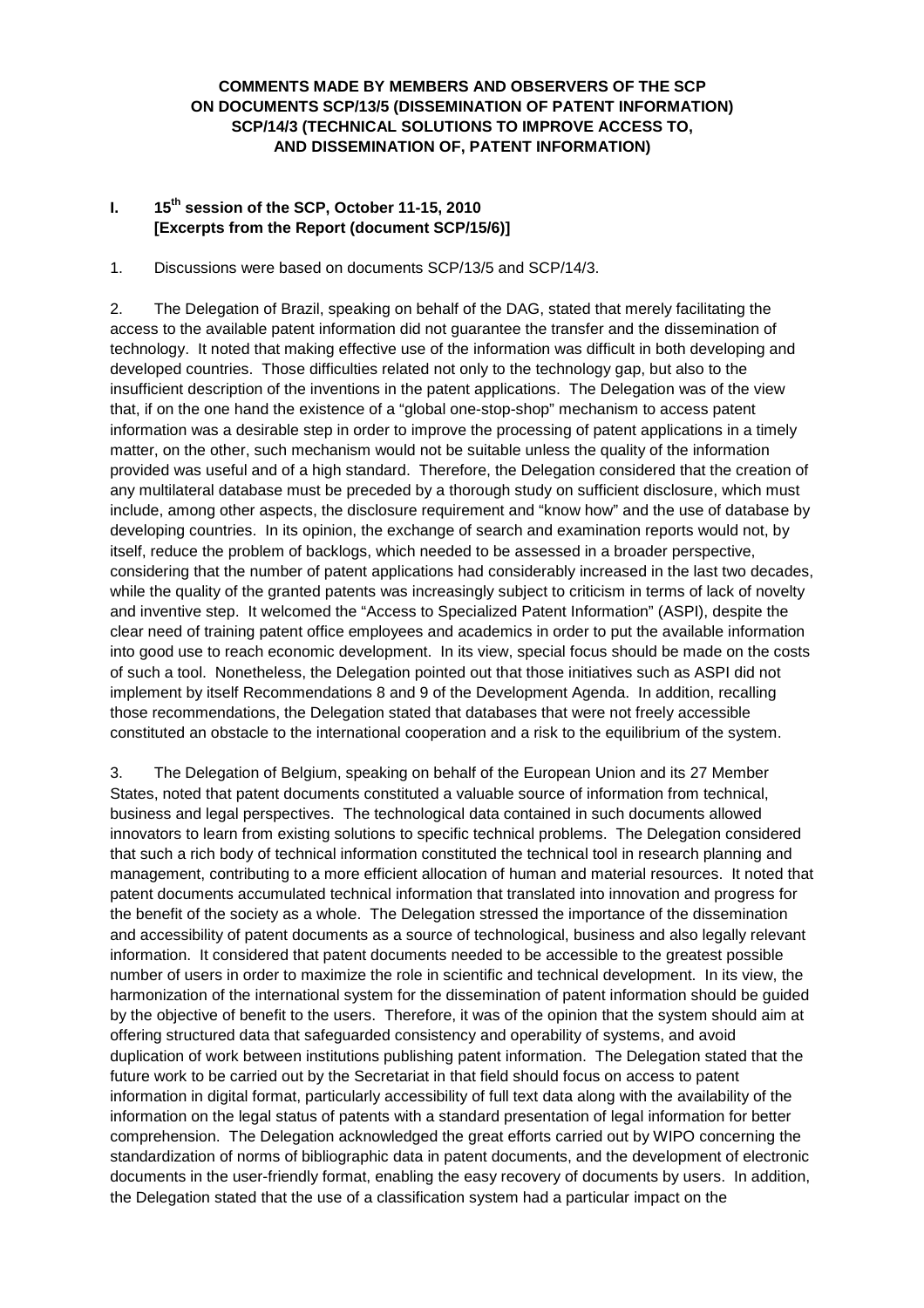accessibility and dissemination of patent information. It stressed the need to join efforts for the improvement and harmonization of the different patent classification systems. The Delegation made a call to strengthen international cooperation in order to make the information contained in national and regional patent documents accessible in an easy and centralized way.

4. The Delegation of India stated that, since patent information was a unique source of technological business and legal information, access to such information became more important and relevant to developing countries, not only in improving the quality of examination of patent applications, but also in certain development activities. The Delegation, however, considered that due to limited resources, developing countries were unable to have any access to patent databases which were very expensive and beyond their reach, which led sometimes to defective grant of patents due to incomplete search facilities. It noted that, due to the lack of resources, developing countries were unable to digitize their own patent records. The Delegation therefore suggested that, in addition to the information relating to PCT applications currently available, PATENTSCOPE<sup>®</sup> be expanded to include non-PCT published applications as well as other non-patent literature. In its view, that would gradually help developing countries' patent system and research activities, and also help developing countries to manage their resources for other purposes.

5. The Delegation of Venezuela recalled its statement at the  $14<sup>th</sup>$  session of the SCP, and supported the statement made by the Delegation of Brazil on behalf of the DAG.

6. The Delegation of Spain expressed its support for the statement made by the Delegation of Belgium on behalf of the European Union and its 27 Member States. The Delegation expressed its appreciation for WIPO's efforts to harmonize the current technical context and to provide worldwide access to information on patents, with specific mention of the recent launch of WIPOLEX, which provided access to all national and international legislation in the field of intellectual property, the new database called IP ADVANTAGE in which the experiences of inventors, creators, business professionals and researchers working in the field of intellectual property were presented, the new tool in PATENTSCOPE<sup>®</sup> which simplified searching for patents relating to clean technologies and the recent inclusion in PATENTSCOPE<sup>®</sup> of all the bibliographic data in the collection of Spanish patent documents and the full text of a majority of such documents. The Delegation further stated that the Spanish Patent and Trademark Office (OEPM) had never spared any effort in providing access to the contents of all the information disclosed in the patents granted in Spain, and provided access to the full text and bibliographic data via the database INVENES (Accessible on the Office Internet portal). It further noted that OEPM had not only sought the disclosure of Spanish patent documents but also of patent documents in Spanish, such as the LATIPAT project on which OEPM had been working since 2003 with WIPO and the European Patent Office to compile and keep up to date a database with bibliographic information from the patents published in Ibero-American countries. The Delegation reiterated its request that the Committee continue to translate all the documents prepared into Spanish, given the large number of States which participated in the Committee and which had Spanish as their official language as well as the hundreds of millions of Spanish speakers. The Delegation stated that disclosure of the information contained in patent documents was vital if one of the main objectives of the patent system was to be met, i.e., that the information available in patent documents should contribute to the technological progress of society. It considered that the use of the International Patent Classification played a vital role in providing access to the technological information disclosed in the millions of patent documents published. Therefore, in its view, greater harmonization of the classification systems used by the large patent offices would be useful. In the majority of currently available free access patent databases, the Delegation considered that there was a lack of information on the legal status of patents or rather such information was hard to access. It would be useful to improve access to such information by providing a link included with the rest of the bibliographic information. In this regard, the Delegation noted that knowledge of which rights were in force was essential in order to avoid infringing patent rights and to find out which technological information was already in the public domain. The Delegation observed that, although it would still be possible to improve significantly the disclosure of technological information published in patent documents, the last 15 years had nevertheless seen exponential progress in that field. Currently, the world's entire population and of course all the patent offices, as long as they have an Internet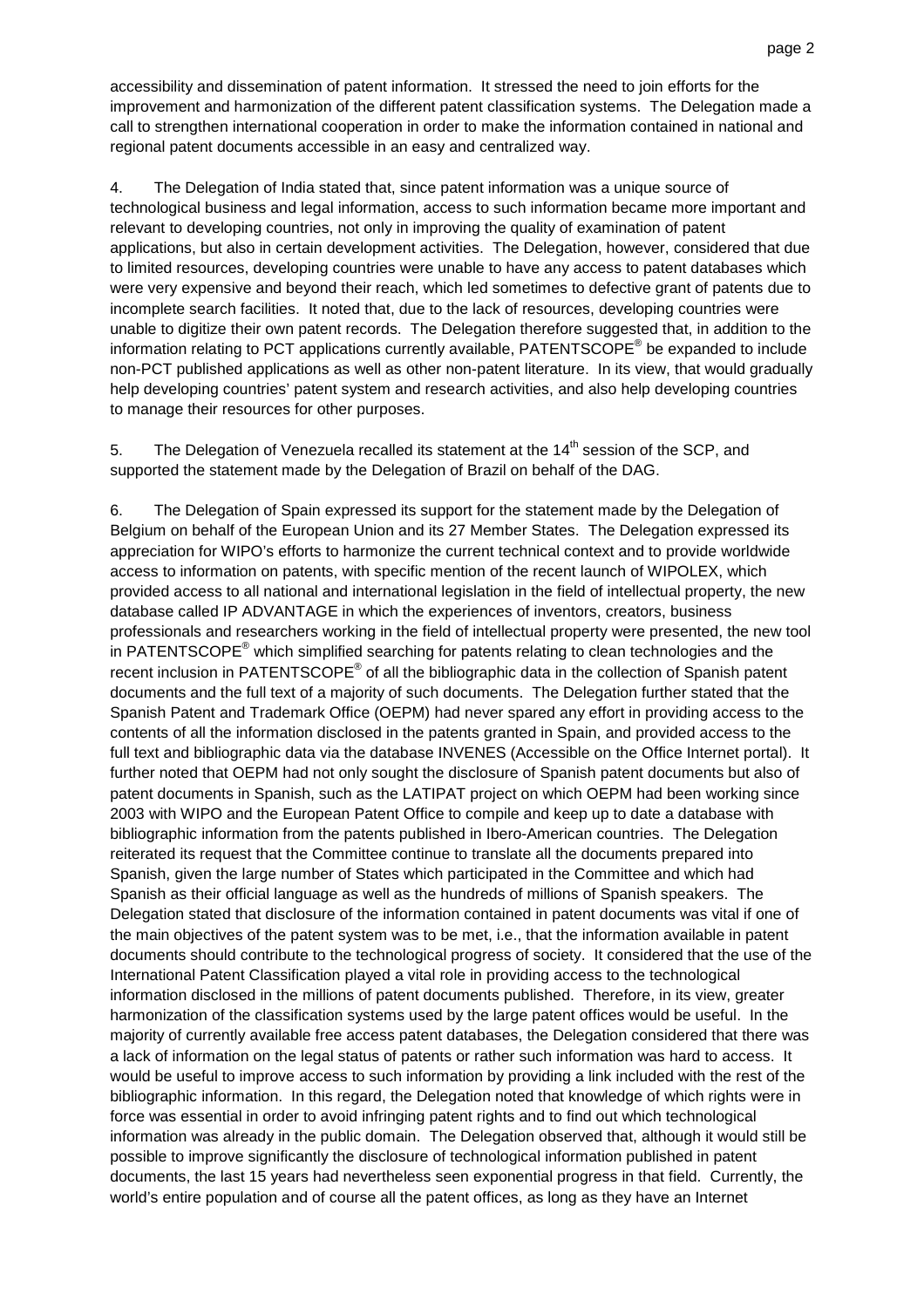connection, have access to millions of patent documents. For example, the ESPACENET database, developed by the European Patent Office, gives free access to 60 million patent documents including their bibliographic data, legal status and the full text, with the possibility of translation into other languages and few should envy the search tools deployed in large patent offices. With a view to better employing the Organization's resources, the Delegation stated that, if the subject would be further studied, for example, under the topic "quality of patents", the efforts in relation to the provision of access to patent information by the Committee on Development and Intellectual Property (CDIP) should be taken into account, with the aim of avoiding an overlap in the work.

7. The Representative of TWN stated that, regarding the accessibility of the databases, they should go beyond patent documents and should be available free of charge.

8. The Representative of ALIFAR underscored the important contribution that patent information had been making to society. She noted that activities carried out by WIPO to facilitate access to such information, including information relating to national patent proceedings, should be best used particularly by developing countries. In that regard, the Representative stressed the importance of the quality of information made available to users, as in her view, many patents did not comply with the disclosure requirement and those patented inventions could not be reproduced by a person skilled in the art. With regard to the creation of a database of multilateral nature suggested by some delegations, the Representative supported those delegations which considered that it should be followed by a study regarding the sufficiency of disclosure. In her opinion, the disclosure requirement had a close link with the patentability requirements of each country. Therefore, she considered that it should be thoroughly evaluated, while remembering the autonomy of each country in that area.

## **II. 14th session of the SCP, January 25-29, 2010 [Excerpts from the Report (document SCP/14/10)]**

#### 9. Discussions were based on documents SCP/13/5 and SCP/14/3.

10. The Delegation of Spain, speaking on behalf of the European Union and its 27 Member States, stated that patent documents constituted a valuable source of information from a technical, commercial and legal perspective. The technological data contained in such documents allowed innovators to learn about existing solutions to specific technical problems. This rich body of technical information constituted a strategic tool in research planning and management, contributing to a more efficient allocation of human and material resources. Patent documents accumulated technical information that translated into innovation and progress for the benefit of society as a whole. The Delegation stressed the importance of the dissemination and accessibility of patent documents as a source of relevant technological, commercial and legal information. Patent documents needed to be accessible to the greatest number of possible users in order to maximize their role in scientific and technical development. The Delegation was of the opinion that the international system for the dissemination of patent information should be guided by the objective of its benefit to the users. The system should therefore aim to offer structured data, safeguard consistency and operability of systems and avoid duplication of work between institutions publishing patent information. In its view, the future work to be carried out by the Secretariat in that field should focus on access to patent information in digital format, particularly accessibility of full-text data, along with the availability of the information on the legal status of patents. The improvement would offer a standard presentation of legal information for better comprehension. In this regard, the Delegation stated that the European Union and its 27 Member States acknowledged the great effort carried out by WIPO concerning the standardization of norms of bibliographic data in patent documents and the development of electronic documents in a user-friendly format enabling the easy recovery of documents by users. The use of classification systems had a particular impact on the accessibility to and dissemination of patent information. Therefore, the Delegation recalled the need to join efforts for the improvement and harmonization of the different patent classification systems. In conclusion, the Delegation made a call to strengthen international cooperation in order to make the information included in national and regional patent documents accessible in an easy and centralized way.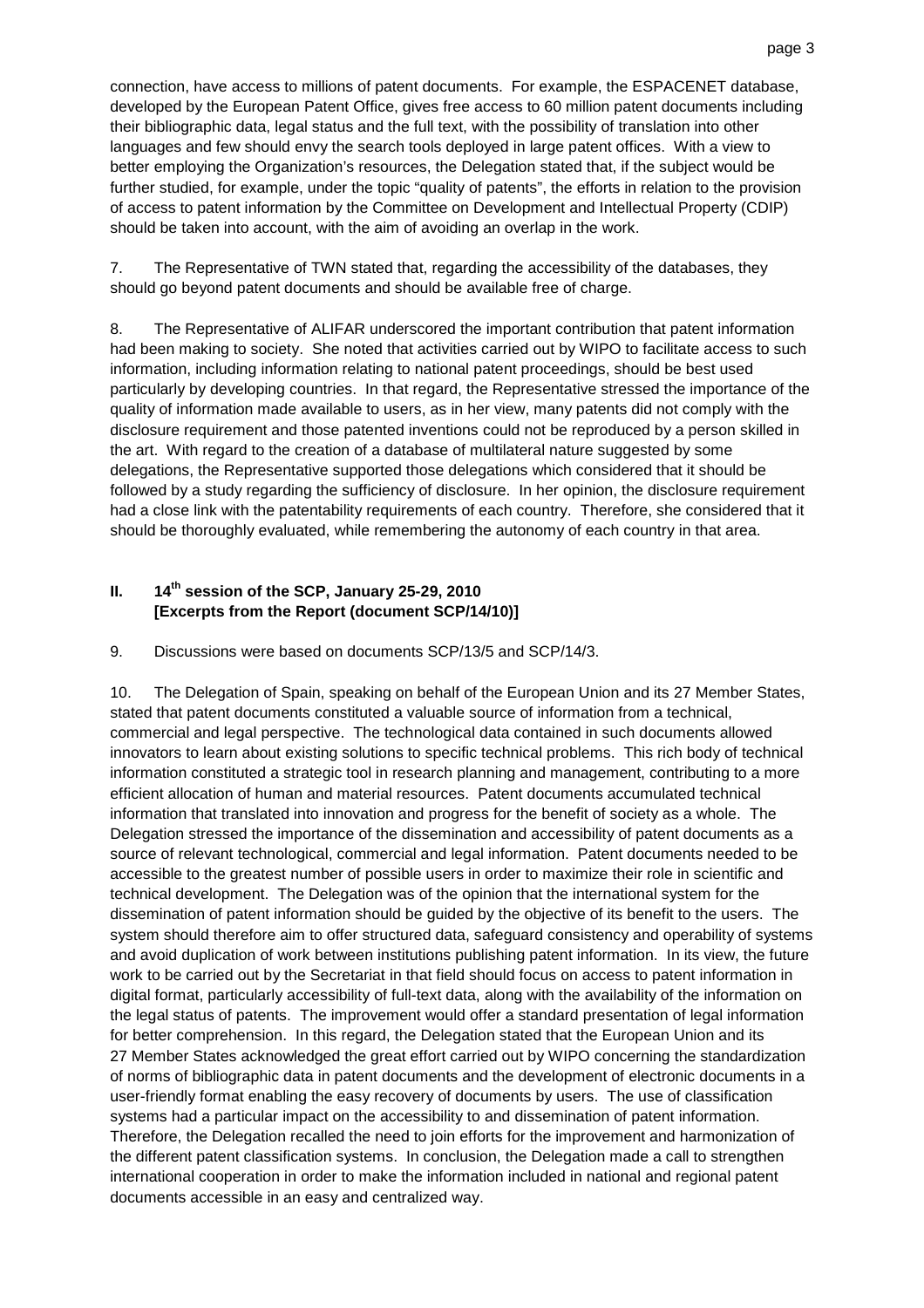11. The Delegation of France supported the statement made by the Delegation of Spain on behalf of the European Union and its 27 Member States. The Delegation wished to stress the importance of dissemination of information on patents. as it was an important part in determining policies and strategies in industry. In its view, the technical solutions indicated in the document prepared by the Secretariat on standardizing patent information and making legal information available, as well as extending cooperation between member countries and WIPO to centralize patent information, had to be supported, because it would make it possible to have better legal and technical information on patents. The Delegation also supported the idea of making available to the public search and examination reports. In this connection, the Delegation informed the Committee that, as of October 1, 2009, France made available its patent information on-line. The Delegation underlined the need to consider working on harmonizing documents, as it would allow the dissemination of patent information on a broad scale.

12. The Delegation of Mexico joined the statements made by the Delegations of France and Spain as to the importance of the dissemination of patent information for the patent system. The Delegation informed the members of the Committee that Mexico had created a mechanism for the exchange of patent information which had been created in cooperation with WIPO, the EPO and with the support of the Spanish Patent and Trademarks Office. The Delegation explained that the project aimed at exchanging certain search and examination reports, and that it allowed Central American and other countries to review them.

13. The Delegation of Bulgaria noted that document SCP/14/3 showed the different facets and problems relating to patent information, and focused on several technical issues which constituted obstacles to the dissemination of patent information. It also answered some questions on the exchange of information among patent offices for improving their work. However, the Delegation's concern was mainly how to bring the patent information to the users and those who would benefit from it. The Delegation stated that patent information was an underused information resource and, unfortunately, the patent offices worldwide had not managed to bring the information to the actual users. The Delegation expressed the opinion that one of the tasks of patent offices was to make the information attractive and bring it to the users. The Delegation reiterated its suggestion made at the previous session of the SCP that WIPO could be the host of an IP information portal where all the patent offices could have a link to their patent information, which would provide users a one-stop entry into the world of patent information. It also suggested that such kind of portal contain information on different databases, such as the one in the Annex of document SCP/14/3, which could be useful for inexperienced users. The Delegation further suggested that such type of portal also provide some educational tools on databases for easy access to their content. The Delegation was of the view that WIPO should encourage, through that portal, the exchange of experiences of Member States as regards dissemination of patent information. In addition, the Delegation stated that the library system which existed in many countries was also an underused resource, and therefore, patent offices could use the network of libraries to bring out information to the users. In its view, all those tasks were suitable for WIPO, namely, to focus and combine efforts on the dissemination of information and positive experience on how national patent offices and patent information providers could better reach the community of those who would be benefiting from the use of patent information. While noting that users, such as research and university communities, relied on traditional information sources, such as scientific publications, the Delegation urged the international community to promote patent information for the benefit of all users and advancement of innovation in all countries.

14. The Delegation of Guatemala supported the views of other delegations on the subject matter. The Delegation noted that the dissemination of information was an element which was essential to the patent system, and was one of the most important resources as regards technical knowledge. The Delegation stated that Guatemala was making great efforts to have more access to patent information through services provided by the Internet. The Delegation expressed its appreciation to WIPO for providing free public access to patent information through the PATENTSCOPE® Search Service, and for starting the aRDi system at the service of the Member States, the objective of which was to increase the availability of non-patent literature in favor of developing countries. In relation to its experience,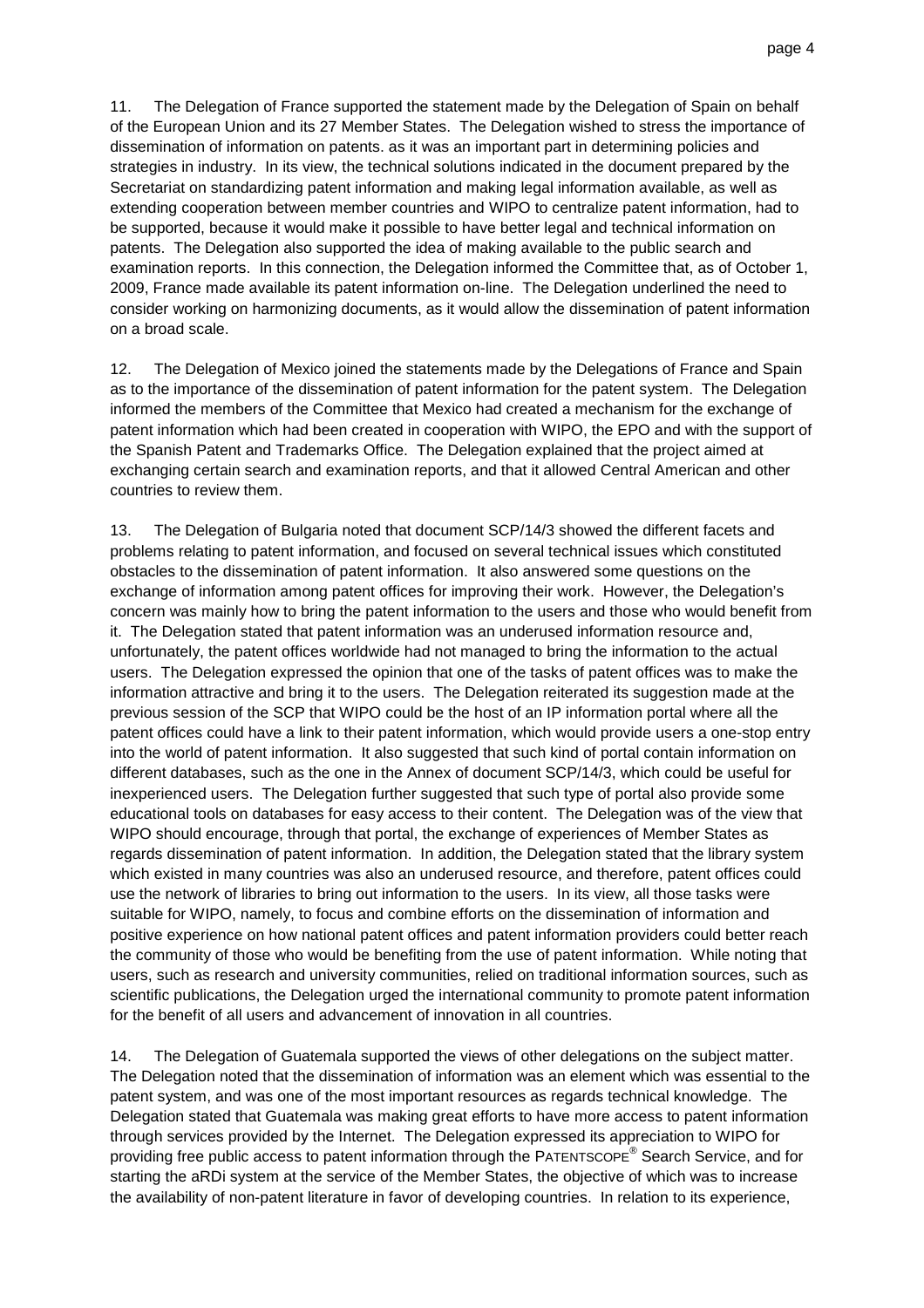the Delegation stated that, with the support of WIPO, Guatemala had undertaken specific activities to cooperate with other patent offices. The Delegation took the opportunity to mention that they were cooperating with LATIPAT. In addition, the Delegation informed the SCP that Guatemala had requested WIPO's support in the optimization of its procedures and that it was also on its way to develop a project to assist small- and medium-sized enterprises (SMEs).

15. The Delegation of Chile considered that the dissemination of patent information was of a paramount importance, because it clearly defined what the subject of protection was and identified what was in the public domain. The Delegation noted that that was in line with its proposals submitted in the framework of the Development Agenda. The Delegation stated that the issue was of great practical importance in two ways: on the one hand, for national offices and examiners, it aimed at avoiding duplication of work in the different offices, thereby making the examination work more efficient. On the other hand, it brought relevant information to various users, such as the academic world, students, and specifically to the SMEs, enabling them to have a better analysis of their investments. The Delegation stated that that should lead to better examination standards which would improve the quality of patents. Therefore, the Delegation considered that the preliminary study carried out by the Secretariat was an important basis in making headway in the improvement of the patent system and accessing patent information, which was an important public interest aspect.

16. The Delegation of El Salvador stated that its national office was benefiting from patent databases and appreciated WIPO for making them available in traditional format and through the Internet. The Delegation informed the Committee about the cooperation of its national office with other offices, such as the EPO, the Spanish Patent and Trademark Office and the Mexican Institute of Industrial Property, which facilitated the work carried out by its national office. The Delegation stated that it would continue working on that topic with the government authorities and the Secretariat. Further, in relation to paragraph 25 of document SCP/14/3, the Delegation sought clarification on the role of the Committee on WIPO Standards in increasing the accessibility of patent information.

17. The Delegation of Uruguay stated that the preliminary study was a pioneering work which dealt generally with the issue and suggested that WIPO continue making progress in that area. The Delegation stated that it was necessary to assess the capacity of developing countries in meeting the objective of generating the patent information. The Delegation also believed that the work of WIPO should include an analysis and an evaluation of important experiences carried out at the regional level, such as the LATIPAT project and other projects with the participation of WIPO, the EPO, the Spanish Patent Office and of the Iberian-American offices. In its view, since the final objective was shared by the Committee, it would be necessary to work on the need to design strategies to achieve that objective. In that regard, the Delegation was of the opinion that the preliminary study contained a new feature, because it was not only dedicated to describing the importance of sharing patent information, but it also looked into other issues. The Delegation underlined that the topic had a direct impact on the work of the Development Agenda, and that therefore, WIPO should deliver specific results where it was possible. In relation to the idea of transforming PATENTSCOPE<sup>®</sup> into a portal for patents, the Delegation thought it might represent an important challenge for WIPO. The Delegation noted the leading role that WIPO should take in that issue, since it was a multilateral body of the UN system which had the necessary means to advance that topic.

18. The Delegation of India stated that patent information constituted a unique source of technological, business and legal information. The Delegation noted that the access to patent information of various countries was very important in improving the quality of examination. Many of the developing countries, in its view, did not have access to various patent databases, in particular, to databases which were not free of charge. Observing that the PATENTSCOPE<sup>®</sup> Search Service of WIPO was limited to PCT applications, the Delegation suggested that it be expanded to non-patent literature and other patents, which were beyond the PCT applications.

19. The Delegation of China stated that the dissemination of patent information was very important for stimulating innovation, reducing redundant work and promoting technological and social progress. Therefore, the provisions on the publication and release of patent information of the Chinese Patent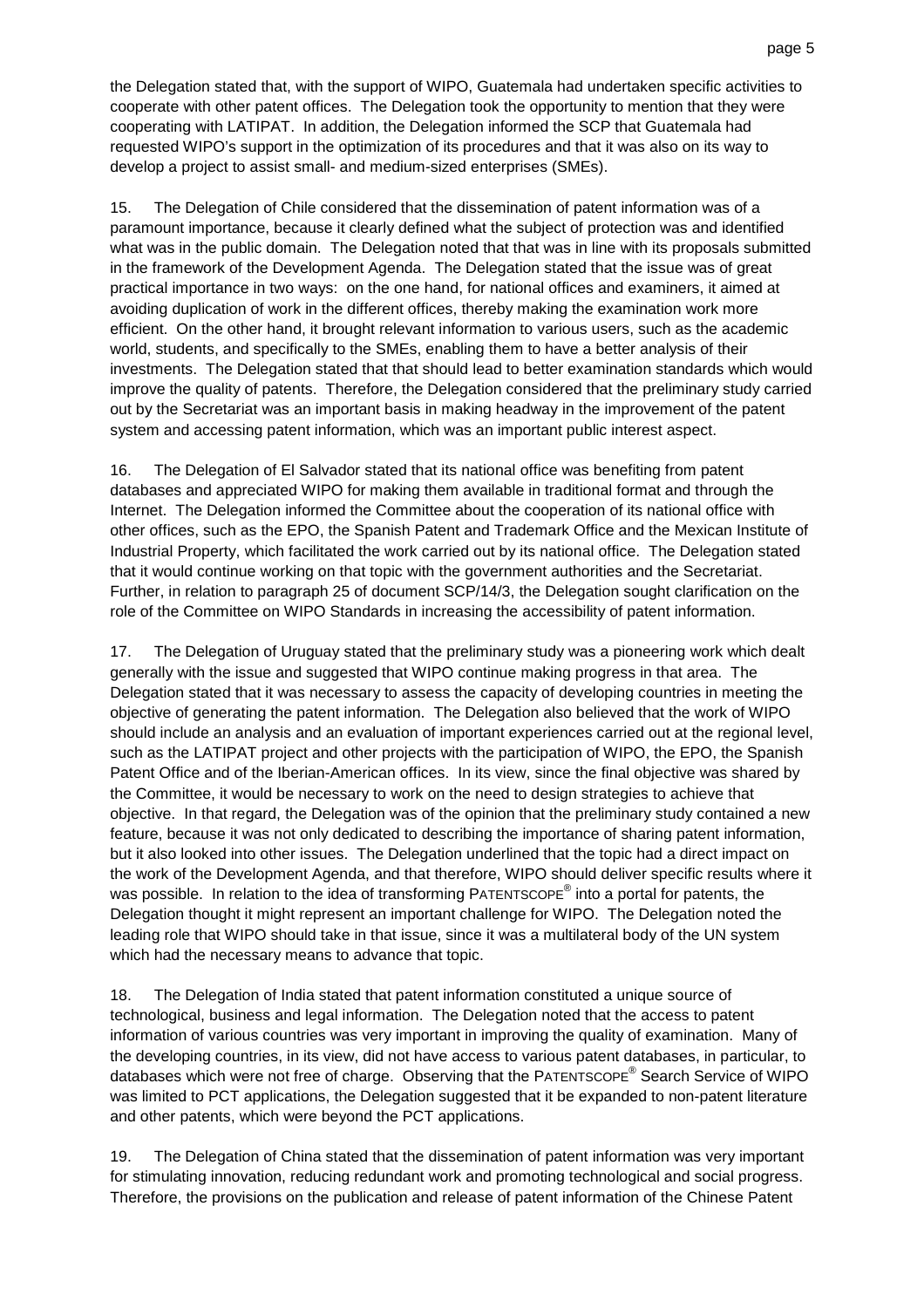Law had been amended recently. In order to improve the dissemination of patent information, the Delegation considered that increasing the digitization level, improving the extent of services and intensifying the international cooperation were all concrete, practical and pragmatic measures. The Delegation expressed its readiness to work actively and share its experiences with other countries in that area.

20. The Delegation of Cambodia stated that patent offices of all Member States should work together to improve the quality of patent information. The Delegation requested the assistance of WIPO in building the infrastructure for improving access to, and dissemination of, patent information in Cambodia by setting up an Innovation Center and providing the necessary equipment. The Delegation informed the Committee about the difficulties Cambodia faced on that matter, in particular, its limited resources to facilitate the dissemination of patent information. Further, the Delegation stated that another challenge in the process of dissemination of patent information was the language barrier, as most people in Cambodia had poor command of the English language. In concluding, the Delegation expressed its willingness to cooperate with all Member States on the issue at stake for the technological development of all countries.

21. The Delegation of the Russian Federation stated that patent information was a big collection of technical information and was one of the most reliable types of information, and that it was easily accessible on the Internet due to harmonized classification. The Delegation noted that the issue of improvement of the access to patent information for all users was one of the main tasks on the agenda. In that regard, the Delegation supported the proposal made by the Delegation of Bulgaria concerning the creation of a global portal under the auspices of WIPO, and requested further study on that issue. The Delegation was of the view that such a global database of patent information should be free of charge, and reiterated that the issue deserved the full attention of the SCP and the Secretariat.

22. The Representative of the EPO stated that dissemination of information on published patent applications and patent documents was an important source of technical and legal knowledge for the public in general and the users of the patent system. She further stated that the timely and comprehensive dissemination of patent information was a catalyst for filing high-quality patent applications. Furthermore, the Representative welcomed the exploration of avenues towards the alignment and simplification of the existing technical environment and tools of the patent offices. Such technical harmonization would be a key step towards further cooperation between patent offices. While reiterating the commitment of the EPO towards the dissemination of patent information, the Representative drew the attention of the Committee to the continued efforts of the EPO in improving worldwide accessibility to patent information through its esp@cenet® search service and the EPO Global Patent Index. The Representative also stated that the EPO had submitted a number of technical contributions to the Secretariat for consideration on possible integration into the final version of the document.

23. In response to the question posed by the Delegation of El Salvador with regard to paragraph 25 of document SCP/14/3, the Secretariat stated that that paragraph referred to the work of the newly established Committee on WIPO Standards (CWS), which was a body specifically dealing with the standards associated with patent information and other forms of intellectual property information. While noting that some of the relevant standards were listed in paragraph 14 of the document, the Secretariat clarified that those were just the foundations on which the technical work for digitization and dissemination of patent information could take place. Therefore, in its view, there was no duplication of work between the different Committees of WIPO in that respect. The reference to various WIPO Committees was intended to be a reference to other Committees which could be established in the future, such as the Committee on Global Infrastructure that had been discussed at the previous General Assembly, but had not been actually established.

24. The Delegation of Brazil stressed that facilitating access to available patent information did not necessarily guarantee the transfer and the dissemination of technology. The Delegation noted that a challenge in making effective use of the information, posed to both developing and developed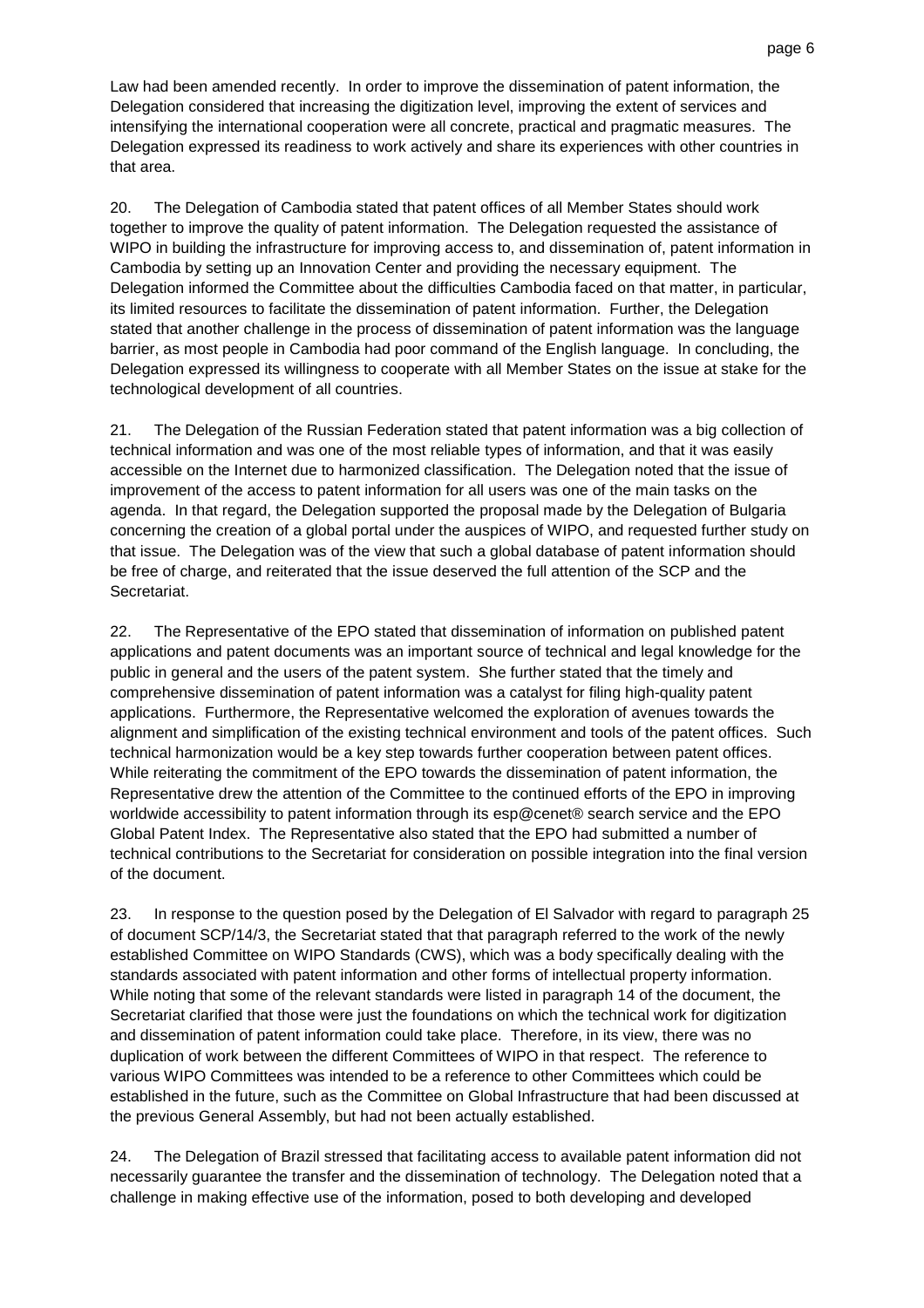countries, was related not only to the technological capacities and gaps, but also to insufficient disclosure of information in patent applications. The Delegation was of the view that, on the one hand, the existence of a global one-stop shop mechanism to access patent information might be a valid step in order to improve the processing of patent applications in a timely manner. On the other hand, such mechanisms would not be useful unless the quality of the information provided was good and useful. The Delegation, therefore, expressed the view that the creation of any multilateral database must be preceded by a follow-up study on sufficiency of disclosure, which must include, among other aspects, (i) the refusal to grant, or the revocation of, patents on the grounds of insufficient disclosure; (ii) the disclosure requirements themselves; and (iii) the use of databases by developing countries. With regard to the use of databases by developing countries, the Delegation was of the view that, if they were not freely accessible, that might be an obstacle to the international cooperation and a risk to the balance of the system, and recalled Recommendations 8 and 9 of the Development Agenda. The Delegation stated that the exchange of search and examination reports per se would not reduce the problem of backlogs, which needed to be assessed with a broader perspective, considering that the number of patent applications had considerably increased over the past two decades, while at the same time, the quality of granted patents was increasingly subject to criticism in terms of both novelty and inventive step. The Delegation further noted that the exchange of search and examination reports must be considered with a note of caution, as it might result in either the export of patents of questionable quality or in an indirect and undesirable harmonization of patent rights. The Delegation, therefore, was of the view that the exchange of search and examination reports must comply with a minimum set of rules, be on a voluntary basis, and should be organized under a common standard for the presentation of information. The Delegation emphasized that any work on the unification of search and examination systems should be carried out within the SCP, rather than within the PCT.

25. The Delegation of Argentina stated that the subject of dissemination of patent information, which was also part of the Development Agenda, was very important. The Delegation was interested in the proposal on the WIPO portal, and requested additional information concerning the status of granted patents.

26. The Delegation of Angola, speaking on behalf of the African Group, acknowledged statistics indicating that 30% of patent offices did not have digitized information. The Delegation considered that technical assistance and capacity building for patent offices were necessary in order to facilitate access and dissemination of patent information and to make that available to the public. The African Group stated that capacity building, especially in the area of human resources, was needed in order to be able to make patent information available. The Delegation also referred to the need to carry out further analysis on this topic.

27. The Delegation of Morocco, supporting the statement made by the Delegation of Angola on behalf of the African Group, noted that regular consultation of patent information resources would allow the promotion of research and development in businesses and increase awareness of the technological environment at the global level by following its trends and evolution. The Delegation stated that, as the published patent documents were a key source of information on recent technological developments, access to such information could also help stimulating national inventions, which could be transposed into increased investment in technology. The Delegation noted that Morocco had been trying to improve the quality of issued patents by amending its law to provide opinions on patentability. The Delegation further stated that, in cooperation with WIPO, Morocco had been digitalizing its patent information in the PATENTSCOPE<sup>®</sup> portal. The Delegation, therefore, proposed improving the dissemination of patent information and the creation of a search and examination reports' database, which would play a key role in the internationalization of patents.

28. The Delegation of the Bolivarian Republic of Venezuela supported the statement made by the Delegation of Brazil that the transmission of information was not just a requirement for meeting national legislation, such as a form to be filled in when a patent was registered. The Delegation pointed out that mere dissemination of low quality patent information would not ensure transfer of technology.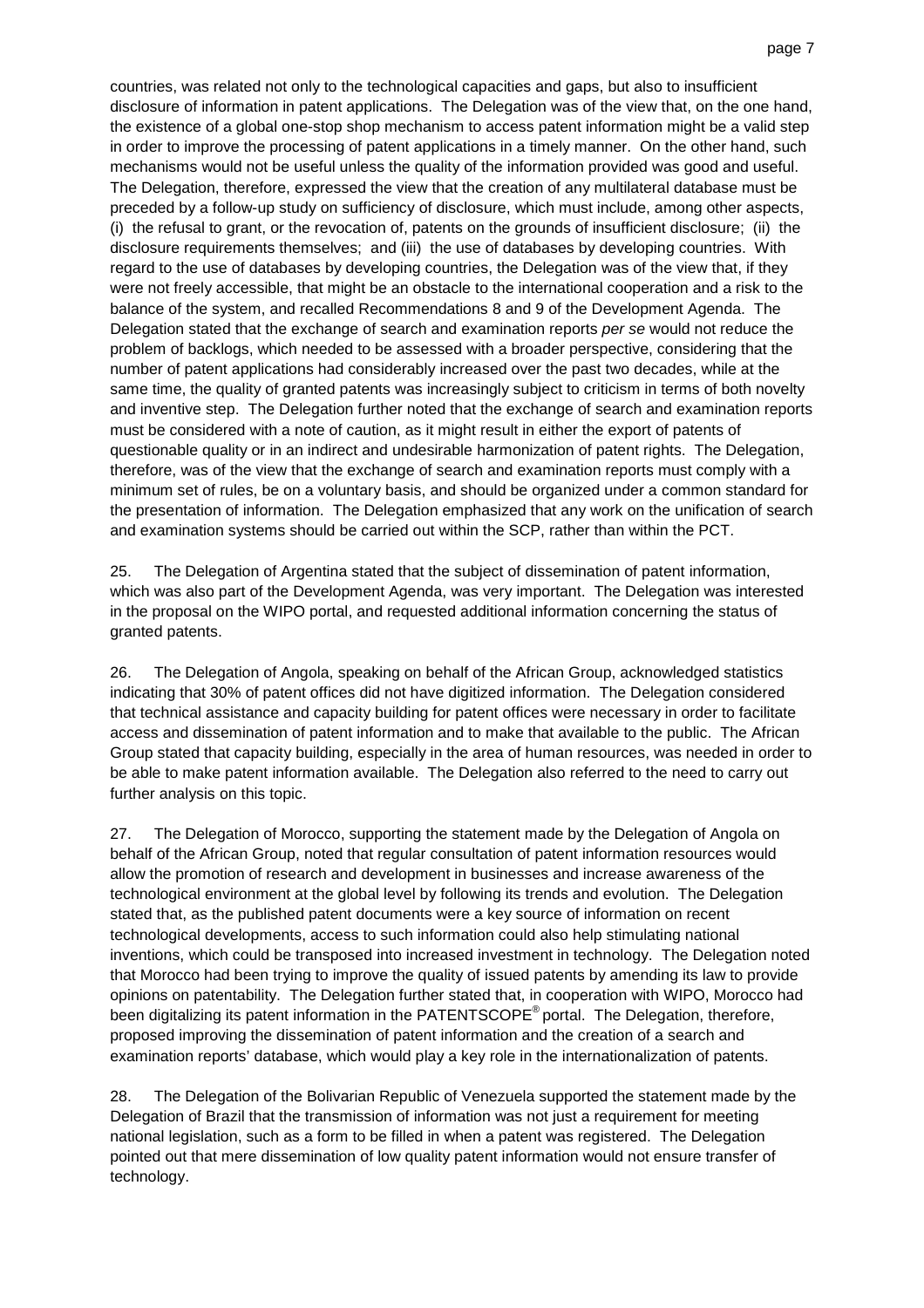29. The Delegation of the Republic of Korea noted that it would submit corrections to document SCP/14/3 concerning the dissemination of Korean patent information.

#### **I. 13th session of the SCP, March 23-27, 2009 [Excerpts from the Report (document SCP/13/8)]**

30. The Secretariat introduced document SCP/13/5.

31. The Delegation of Bulgaria stated that patent information was a tool that was widely underused not only in developing countries but also in industrialized countries, and that every effort to improve dissemination of patent information was most welcome. The Delegation observed that patent offices should be proactive in spreading patent information if they wished to sell their products to the market, in particular to research organizations. It noted that, when patent information had been still distributed on paper, several patent offices had had special publications directed to specific users in industry or in research. Another example was private and commercial IP information providers who managed to work in such a way that they could make profits from patent information, although the original data, the whole material, was possessed by patent offices. In its view, patent offices and all those working in the public sectors should learn how to better shape the patent information for the users. In that regard, the Delegation observed that the preliminary study would be better completed by additional information about private information providers who were working in the commercial market. He also considered that a number of private information providers would be ready to cooperate in providing free services, as that could be considered as a promotion to users who were not ready to pay expensive fees. The Delegation was of the opinion that it would be useful if the document would have had a summary of WIPO's activities in the field of patent information. The Delegation was of the view that WIPO would be an ideal place to develop a portal or one entry point for accessing patent information on its web site. Referring to the proposal made by the Delegation of Japan at the General Assembly in 2008 regarding an establishment of Wikipedia for patent information, the Delegation stated that such a collective effort by those who were ready and willing to contribute and to share information was an excellent way to disseminate patent information.

32. The Delegation of Germany, speaking on behalf of Group B, observed that dissemination of patent information is one of the cornerstones of the international patent system. In its view, publication of innovations fostered technical advancement and thus was complementary to the grant of an exclusive right to the invention. Group B considered the publication of granted patents and patent applications to be an important source of valuable legal and technical information. The Delegation observed that the benefits of transpareny were multiple. It might be rather obvious that inventors, patent examiners, researches, business managers, economists and policy makers could draw from the information published. It however believed that far-reaching effects of patent information for public welfare and economic advancement was especially important for developing and emerging countries, which could not only benefit from the available knowledge derived from prior art but also identify potential licensing and technology transfer partners. Against that backdrop, Group B welcomed WIPO's activities to improve the availability of information on international applications and patents. In its view, the proposed web-based search service, the development of a cross language tool and the establishment of Technology Information Centers could improve the dissemination of patent information. The Delegation considered that such projects were good examples that reaffirm WIPO's leading role in the IP world by strengthening its core competencies as an international service agency for intellectual property matters.

33. The Delegation of the Czech Republic, speaking on behalf of the European Community and its 27 Member States, considered published patent applications to be an important source of valuable legal and technical information. Furthermore, in its view, patent information was essential for ensuring the quality of granted patents, for example, by searching the relevant state of the art prior to filing a patent application. The Delegation supported the view that the use of patent information by businesses was also essential for formulating their IP policies or making important business decisions. The Delegation noted that patent information within the patent procedure before and after granting,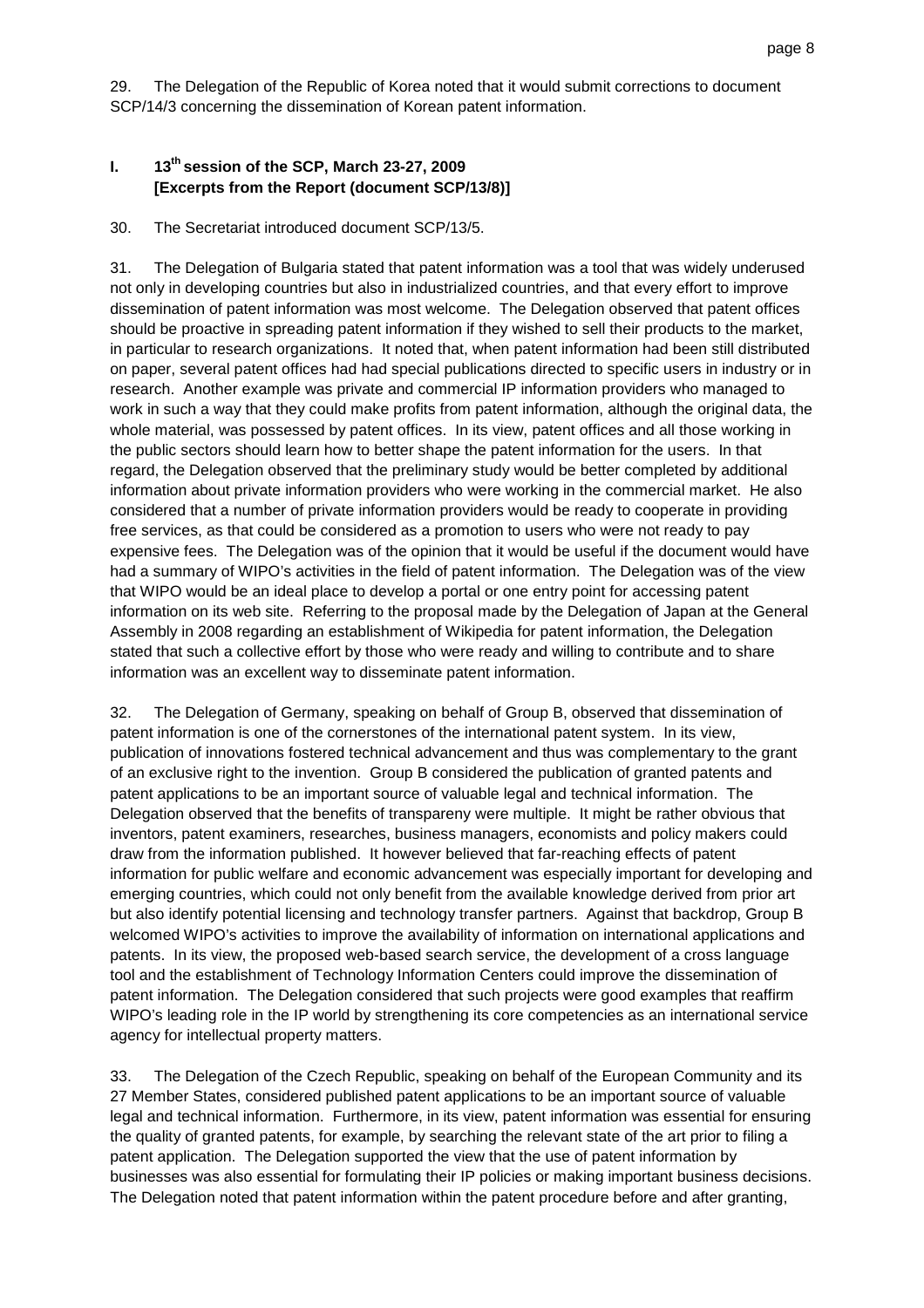namely, the standardized format of international applications, public availability of the contents of a patent application, access to the information about the changes in ownership, name, address or registered licenses, was an important element of the global patent environment. Moreover, the Delegation considered that the public availability and accessibility of a final court decision was also important for understanding the current legal status of a relevant patent application or patent. The Delegation welcomed the WIPO's activities relating to the centralized provision of information on international applications and patents. The Delegation was of the view that the establishment of a web-based service which would allow search and access to scientific and technical journals, development of a cross-language tool to provide the translation as well as synonyms or the establishment of Technology Information Centers could improve the dissemination of patent information. The Delegation reiterated its support to a WIPO digital access service to facilitate the exchange of patent priority documents. In its view, the study indicated certain possible directions for further development, such as establishing a one-stop portal for access to search and examination reports, to handle the increasing number of patent applications in a timely manner and to improve the quality of granted patents, or a reflection on the role of patent information for development in several recommendations of the WIPO Development Agenda. In conclusion, the Delegation expressed its support for any effort contributing to timely and as complete as possible dissemination of patent information. The Delegation observed that the EPO Register Plus on the epoline® web site is one of the several good models in disseminating patent information.

34. The Delegation of India observed that, especially from the small-scale industries' point of view, pieces of patent information scattered in different places were problematic. The Delegation, therefore, suggested that different patent Offices come together to create a win-win situation, which would help the small-scale industries especially in developing countries.

35. The Delegation of the United Kingdom associated itself with the statements made by the Delegation of Germany on behalf of Group B and the Delegation of the Czech Republic on behalf of the European Community and its 27 Member States. The Delegation highlighted the use of patent information as a tool for identifying inventions and technologies which might be of interest for licensing. In its view, such use should provide an avenue for facilitating technology transfer. The Delegation believed that that was particularly relevant in addressing current challenges such as the issue of climate change. With the aim to make it easier to identify relevant patent publications for those interested in that area. The United Kingdom had presented a classification proposal on environmentally sensitive technologies to the IPC meeting, on which a number of delegations expressed their willingness to give further consideration. Secondly, the Delegation strongly supported the suggestion to establish a portal for access to search and examination reports. That would greatly facilitate the efficient and timely processing of patent applications, as well as the improvement of quality. In particular, it would help make the global patent system more effective by avoiding duplication of efforts on equivalent applications and reducing backlogs.

36. The Delegation of Sri Lanka, speaking on behalf of the Asian Group, stressed the importance of the preliminary study on dissemination of patent information, as the issues had a direct link to the Development Agenda. In that regard, the Asian Group urged WIPO to explore the possibility of enhancing and expanding PATENTSCOPE® to create a global database of complete patent information that was free, easily accessible and user-friendly for LDCs and developing countries.

37. The Delegation of Serbia, speaking on behalf of the Group of Central Europe and Baltic States, stated that the issue of the dissemination of patent information was of special importance for the countries in the region. In the countries where economies were founded on the development of SMEs, the availability of technical information was of exceptional importance. The Delegation considered that the improvement of the digitalization of patent information to complete the electronic databases of patent information and granted patents enabled the easy accessibility to patent information which was of great importance for the development and improvement of SMEs.

38. The Delegation of Morocco stated that patent information was a source of technical information that could be regularly and continuously consulted, and enabled the promotion of research and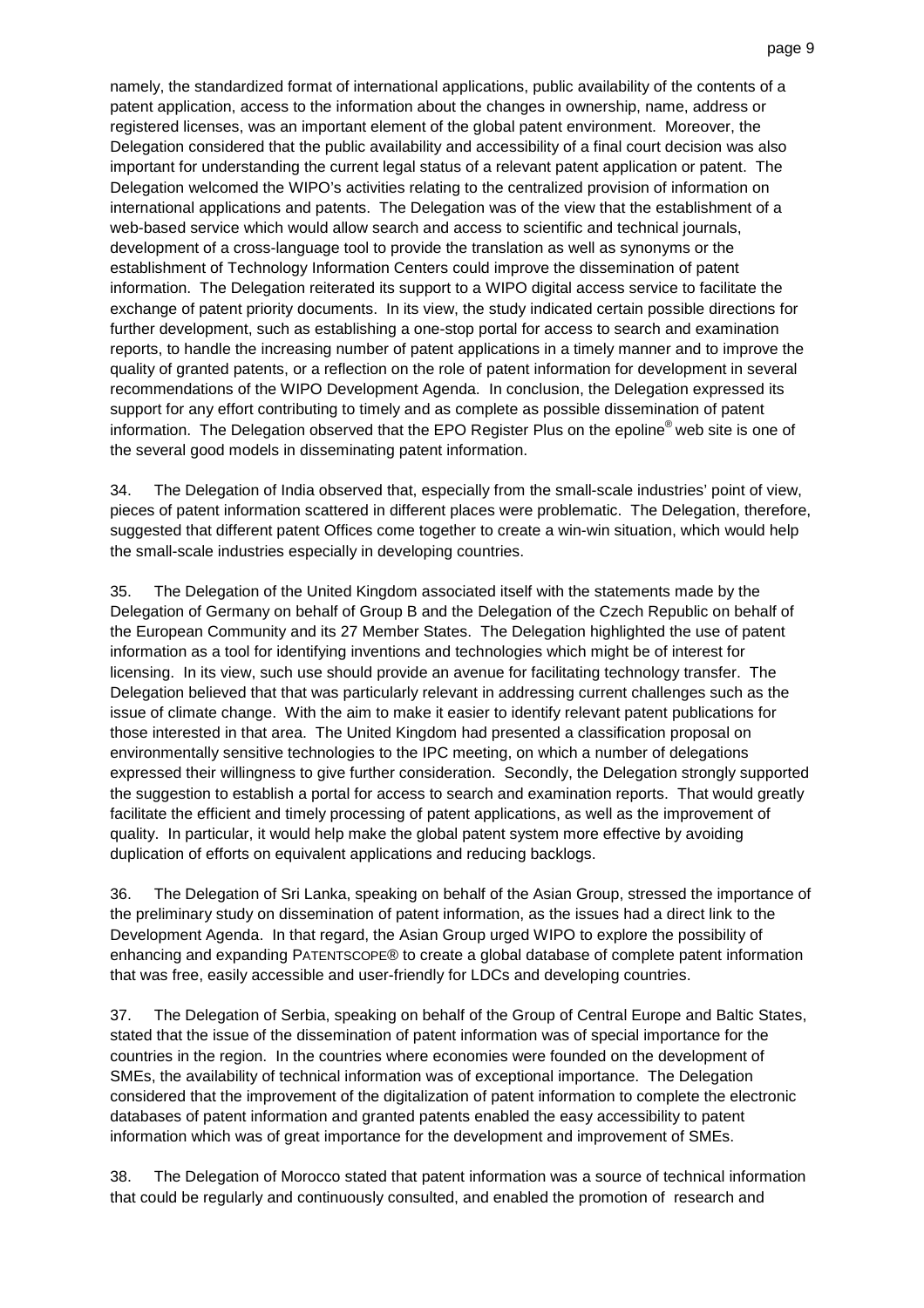development (R&D) in business. It also assisted in knowing the international environment to follow-up of the trend and development of R&D. It was a precious source of information concerning the most recent technical progress. Easy access to such information could also contribute to stimulate national inventiveness, and that could be translated into an increase in investment and transfer of technology. The Delegation observed that, in that connection, its country was about to enhance the level of patents issued with an amendment to the relevant law. More specifically, a search report with an opinion on patentability which would help to get a better patent was proposed. The Delegation supported the proposal to disseminate patent information, in particular the databases with regard to search and examination. In its view, the dissemination of information played an important role in the innovation process, because it made it possible to generate new ideas and inventions, to use patents and to analyze freedom to operate. It supported also the creation of a database of patents which had fallen into the public domain.

39. The Delegation of South Africa stated that the only viable option to digitalize the country's patent documents was to become part of PATENTSCOPE®, and thanked the valuable assistance of WIPO. The Delegation suggested that Annex II to document SCP/12/3 Rev.2 be made available on the CLEA website which could possibly give rise to a new Comparative Law Section service within CLEA.

40. The Delegation of Algeria believed that WIPO should enhance its role concerning the assistance to the offices of developing countries for digitalization and registration of the patented information. The Delegation was concerned about the operation of the database, in particular, information included in the database. As indicated in paragraph 77 of document SCP/13/5, PATENTSCOPE® enabled free access to information contained in over 1.5 million applications for patents. Even if there were simple and advanced search functions, in its view, it was still difficult, in particular, for individual researchers and some businesses to retrieve relevant information. At the same time, with respect to business databases, the Delegation observed a cost problem. Questions such as how far international cooperation could advance and what the role of WIPO was to enable the offices of developing countries, the SMEs and the researchers from developing countries to access such database, were food for thought. The Delegation suggested that the diversity of languages used be also discussed given a shortcoming with automatic software translation. With respect to the Technological Information Center, the Delegation welcomed the pilot project and requested more information on that subject, such as how far the Technological Information Center could assist in promoting the transfer of technology and innovation. In closing, the Delegation observed that 15 offices responsible for PCT international preliminary examination could form a network so as to enable access to patent information.

41. The Delegation of Pakistan noted that according to the preliminary study, patent information could be useful for formulating an industrial policy as well as other policy areas in several ways, such as monitoring national technology performances, as an input into R&D policy, for encouraging efficient dissemination of technology and facilitating public-private partnerships. The Delegation, however, was of the view that even if patent information was sufficiently accessible for firms in developing countries, that assumed that developing countries had the necessary technological capacity to use the patent information for formulating their industrial and technology policies. The Delegation observed that, with regard to the patent information dissemination policy, the study stated that the wider national and international dissemination of patent information could result in a loss of control over the information by the authority that had created it. Therefore, the study suggested in paragraph 71 that patent information dissemination policies should take into account the right of patent offices to maintain rights on the use and re-distribution of their data, in particular to the right to receive income from the commercial use of the information. The Delegation stated that there was a need to clarify whether in relation to the use of patent information for conducting R&D work in accordance with research exemptions available under Article 30 of the TRIPS Agreement, that suggestion in the preliminary study implied that patent offices should restrain the use of information for R&D for commercial purposes. The Delegation observed that the preliminary study also stated that the invalidity of a patent should not be confused with the freedom to exploit the invention, since exploitation of the invention might not be possible without exploiting or infringing other valid patents. That meant that for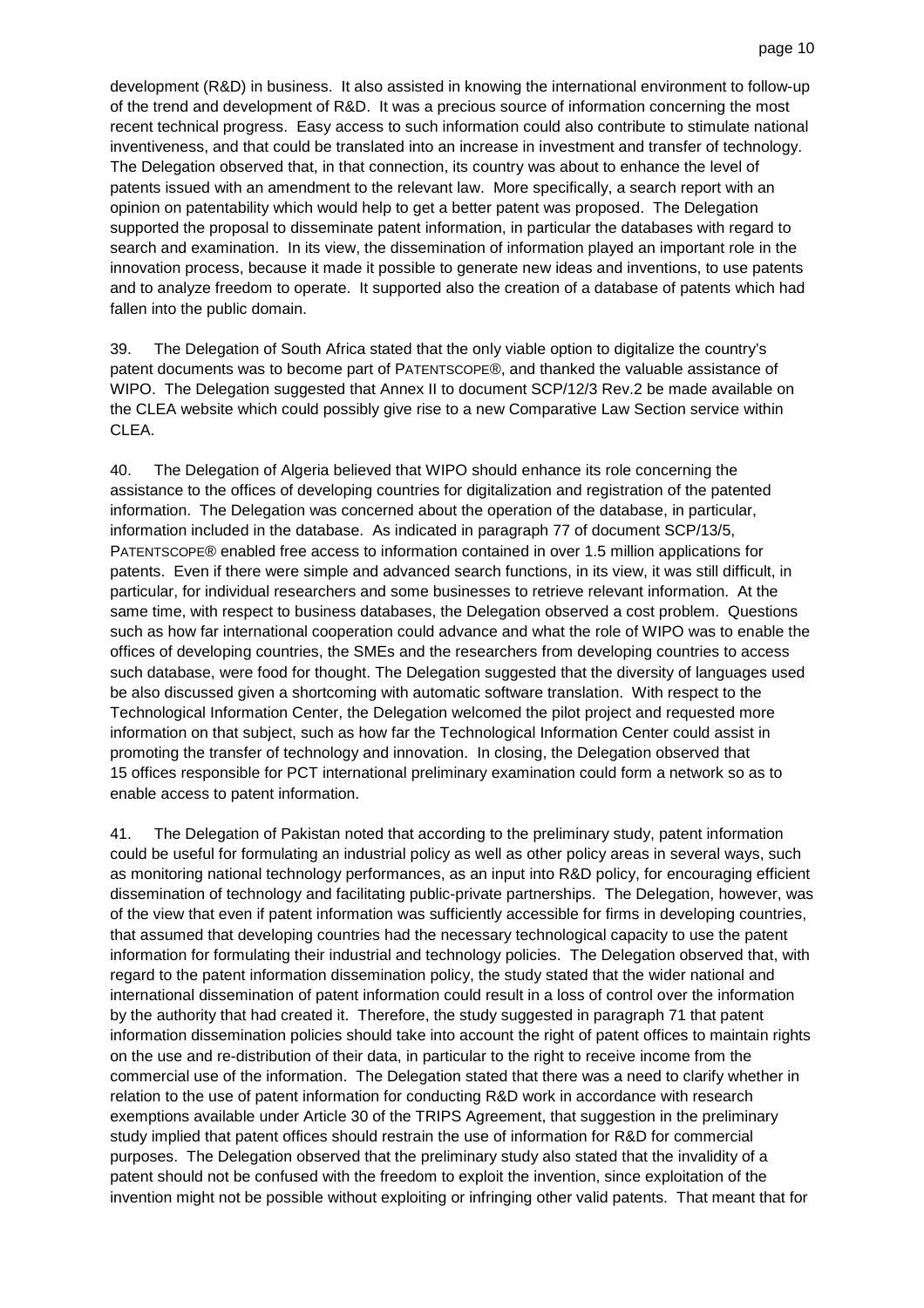downstream innovation that might involve the use of multiple upstream technologies, some of which might be protected by patents. Consequently, the user must have information on the multiple patents involved. In its view, that could create a never-ending maze of patent information through which the user might have to go. In the opinion of the Delegation, such possibilities arose particularly due to the existence of patent thickets and patent trolls, making it particularly difficult, time-consuming and expensive for innovators in developing countries, in particular SMEs.

42. The Delegation of Canada fully associated itself with the statement made by the Delegation of Germany on behalf of Group B. The Delegation considered the timely dissemination of patent information that was comprehensive and readily accessible to be an important tool, supporting the promotion of social and technical advancement. As stated in the preliminary study, the technical and legal information that could be derived from patent information served a variety of function to a variety of users. The Delegation recognized the relationship between certain recommendations under the WIPO Development Agenda and the widespread access to patent-related information that would strengthen national capacities for analysis of said information and ultimately improve the quality of granted patents. The Delegation believed that improved access to information that led to a better quality product was a benefit to developed and developing countries alike. Consequently, it considered that the preliminary study and any subsequent work flowing from the associated discussion could result in a positive contribution for all Member States. In that light, the Delegation supported the current work undertaken by WIPO concerning the establishment of a web-based service which would allow search and access to scientific and technical journals with complete access being permitted to users from eligible developing and least-developed countries. It also supported the pilot project to establish Technology Information Centers to provide a diverse range of innovative support services, including increased accessibility of patent information. Additionally, the Delegation noted that the Canadian Intellectual Property Office had traditionally supported the greater dissemination of patent information by providing its expertise to WIPO in carrying out its patent information services program and the international cooperation for search and examination of inventions program. Furthermore, it stated that Canada was an active contributor to the enhancement of the international patent classification system in English and French languages which facilitated the efficient retrieval of patent information for both the examining offices and the general public. The Delegation believed that the dissemination of patent information, and particularly the establishment of a one-stop portal for national and regional search and examination reports, was an initiative that could provide the SCP with positive, tangible and practical results within a relatively short period of time. WIPO was set to launch on April 1, 2009, a digital access to a list of priority documents, which was essentially a database of patent documents to which applicants could request offices to upload priority documents and then permitted offices of subsequent filings to retrieve those documents with the applicant's authorization. WIPO's experience in the development of the digital access service and the utilization of the existing PATENTSCOPE® infrastructure could help to limit development cost associated with the establishment of a database of search and examination reports. The Delegation considered the issue of increased access and availability of patent information to be fundamental for the efficient functioning of the patent system. In its view, the timely and comprehensive dissemination of search and examination reports in foreign jurisdictions provided patent examination staff with an effective work-sharing tool to reduce unnecessary duplication of work and led to the timely granting of quality patent right, a result that had benefits for all involved.

43. The Delegation of Indonesia stated that the preliminary study addressed part of the essence of patent systems, i.e., the dissemination of information and, at the same time, revealed a gap in information dissemination which contradicted the essence of patent systems. The Delegation appreciated the activities and projects carried out by WIPO in the area of patent information, particularly of the so-called PATENTSCOPE®. To that end, Indonesia associated itself with the statement of the Asian Group made by the Delegation of Sri Lanka. In paragraph 26 of document SCP/13/5, it was mentioned that patent information could only be one factor in contributing to innovation with other pre-requisite factors, such as sufficiently effective technological base with an adequate transfer of skills and sharing of know-how playing an important role in the innovation process. The Delegation requested further studies elaborating that subject. The Delegation observed that, another area that needed further clarification concerned the public domain and data exclusivity,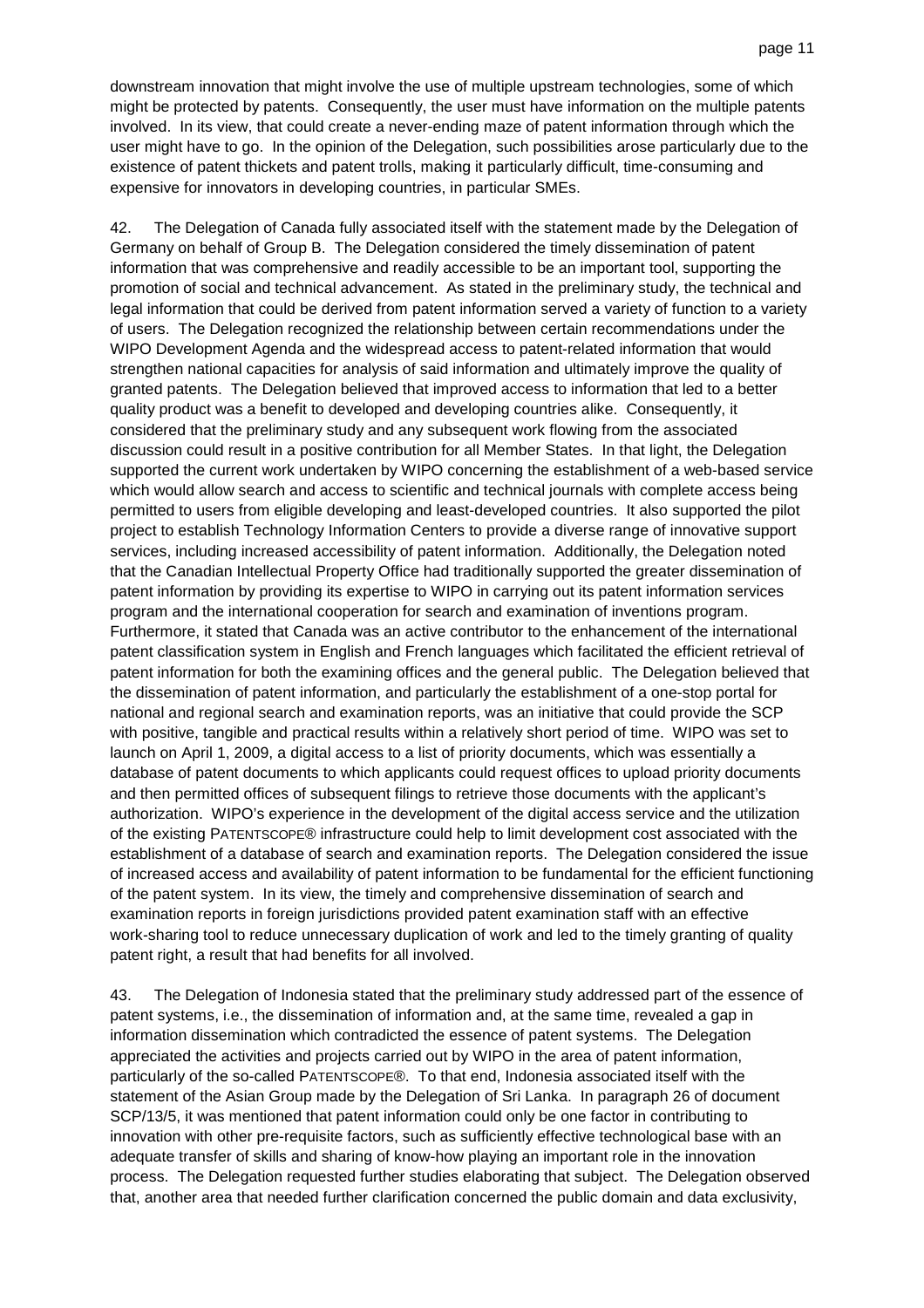particularly in pharmaceutical industries, since its IP Office, and possibly other IP offices, sometimes faced such issue.

44. The Delegation of Germany associated itself with the statement made by the Delegation of the Czech Republic on behalf of the European Community and its 27 Member States and the statement it had made on behalf of Group B. Supporting statement made by the Delegations of Canada and the United Kingdom, the Delegation supported a WIPO activity in establishing a one-stop portal for access to search and examination reports. Establishing a common database containing all office actions and search reports of national and regional patent offices would have the advantage of decreasing the applicants' burden and of allowing the utilization of previous work conducted by other offices without being compelled to do so.

45. The Delegation of France associated itself with the statements made by the Delegations of Germany on behalf of Group B and in its national capacity and the Czech Republic on behalf of the European Union and its 27 Member States. It observed that the dissemination of patent information was important in innovation and creating business strategies and industrial policies. The Delegation therefore expressed its willingness to facilitate dissemination of patent information by the French Industrial Property Office. The Delegation supported the incorporation of the national phase data concerning PCT international applications, particularly their search and examination reports, in the PATENTSCOPE®. It noted that digitalization of patent information allowed for priority documents to be easily exchanged between WIPO and national offices, and could be useful in consulting and exchanging search and examination reports at the international level.

46. The Delegation of Ecuador stated that the Secretariat's preliminary study would allow analyzing and reflecting on patent databases which it considered to be of great interest for its country. The Delegation noted that patent databases were used as part of technology dissemination even though in a somewhat limited way given the economic conditions of its country. While the PATENTSCOPE® initiative was important, the Delegation observed that other databases should also be taken into account, for example the Iberoamerican database by the Spanish Patent Office that included Latin American patents. The Delegation further noted that patent examination could be extended to search traditional knowledge databases that the countries had been or were enriching. The Delegation observed that there should be more information about the technology under patents, for example, a sort of Wikipedia could enable higher quality of examination when patent applications were considered. The Delegation observed that the quality of patents were equally important in developing countries where patents needed to have even more validity.

47. The Delegation of the Islamic Republic of Iran associated itself with the statement made by the Delegation of Sri Lanka on behalf of the Asian Group. It observed that the information contained in the document was useful and needed to be supplemented by more comments by Member States, elaborated and updated with regard to the efficient use of dissemination of information in the patent system. The Delegation considered that the technical information and different projects underway by WIPO described in the document were in line with the direction of providing technical infrastructure for dissemination of information in the patent system. In its view, achievement of the aim of dissemination of patent information, i.e., the improved innovation and the improvement of public welfare, by different Member States could depend upon the industrial basis and level of development of each country and its ability to absorb the information. The Delegation noted that the effective use of patent information could be achieved through the disclosure of patents, and that could be used by technical possibilities and abilities of the offices or relevant bodies of the government to arrange the information for economic use and for the ultimate aim of transfer of technology. Taking into account the very low share of developing countries in global patent registration, the Delegation found that it was notable that the rate of registration of international applications, in particular, in the field of new and emerging technologies that contained a shareable amount of information, was increasing. In that regard, referring to paragraph 31 of the document that described the importance of the use of such information in business, the Delegation considered it necessary to add more analytical information on the use of such information for developing countries. Regarding the patent information dissemination policy by patent offices for commercial use of information, the Delegation noted that, in many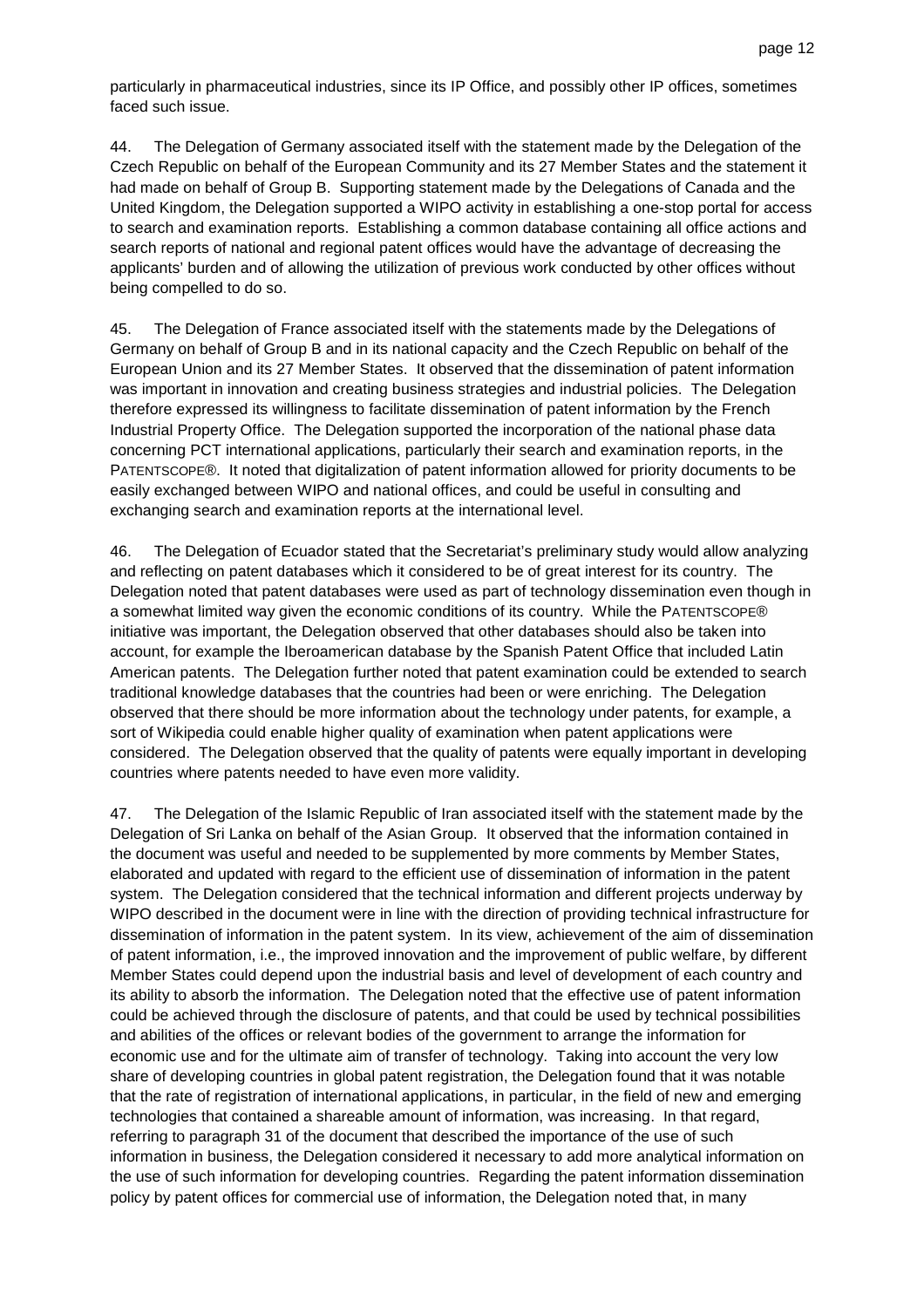occasions, a majority of natural persons or SMEs were not in a position to pay for the information. Thus charging for the information by the office might discourage the innovation in such circumstances in developing countries. Concerning the work undertaken by WIPO with regard to the Development Agenda, as well as the measures currently underway on the technical infrastructure, the Delegation welcomed those efforts and supported the engagement in and inclusion of developing countries, in particular, in the countries that acceded to the PCT. The Delegation further noted that the expenses of information in non-patent databases for developing countries were also one of the issues that needed to be taken into account. The Delegation noted that transfer of know-how or disclosure of full information by the patent holder might burden developing countries which might be required to pay high royalties that resulted in discouraging the innovation. The Delegation stated that WIPO could play an efficient role in organizing and providing the possibility of free access to databases and advise and assist developing countries in that field. The Delegation was of the view that the preliminary study should remain open for further inputs from Member States, IGOs and NGOs and other relevant circles to elaborate on the best mode to use patent information.

48. The Delegation of El Salvador considered that patent information should offer benefits not just to innovators and not just for motives of protection, but also to the society to promote development and innovation. In its country's particular case, through national initiatives, it had worked on dissemination of patent information for some time, particularly in cooperation with WIPO. It had participated in the university initiative which had great results, the SMEs initiative, and carried out, in its national office, a series of initiatives dealing with inventors, universities and SMEs. The Delegation appreciated the creation of the Technological Center, and expressed its wish to learning more about, and to participate in, that project. The Delegation was convinced that the Technology Center would go hand-in-hand with the above national activities. The Delegation affirmed that the university project, the dissemination of patent information and others had had wonderful results within the framework of cooperation with the European Patent Office, the Spanish Patent Office, the American Institute of Intellectual Property and WIPO.

49. The Delegation of the Russian Federation stated that document SCP/13/5 would be even more informative had it included issues concerning the specificities of patent applications at the national/regional level. It therefore suggested that, to achieve that end, the Secretariat develop a questionnaire to supplement the preliminary study. The questionnaire could include the following issues: what kind of information in applications was accessible to third parties and under which conditions, prior to the publication of applications, after the publication until the issue of patents, and after the issue of patents; can third parties access to correspondences submitted by applicants and what are the conditions for providing such information; what kinds of forms are being used by patent offices in their correspondence with applicants; how do patent offices handle personal data of the applicants when making the information accessible to third parties. The Delegation observed that such information would be useful for patent offices to ensure transparency for third parties, attorneys and other interested parties. The Delegation further noted its support to the creation of a portal for search and examination reports.

50. The Delegation of Japan associated itself with the statement made by the Delegation of Germany on behalf of Group B as well as those made by the Delegations of Canada, France, Germany in its national capacity, and the United Kingdom. The Delegation stated that the element of dissemination of patent information, which served various stakeholders including the patent offices and user groups, such as applicants or rightholders as well as the general public, was crucial for the global IP infrastructure. The Delegation welcomed WIPO's effort to offer PATENTSCOPE® search service on its website. It noted that the database did not only provide the contents of various international patent applications under the PCT, but also search reports prepared during the international phase. As was stated in the document, it was considered within WIPO that the PATENTSCOPE® be enriched by incorporating national phase entry data, especially search and examination reports drawn up during the national phase with regard to each PCT international application. The Delegation was of the view that, given the economic downturn on the one hand and enormous amount of duplicated patent applications around the world on the other, timeliness and high quality in patent prosecution had become an important issue more than ever. Therefore, the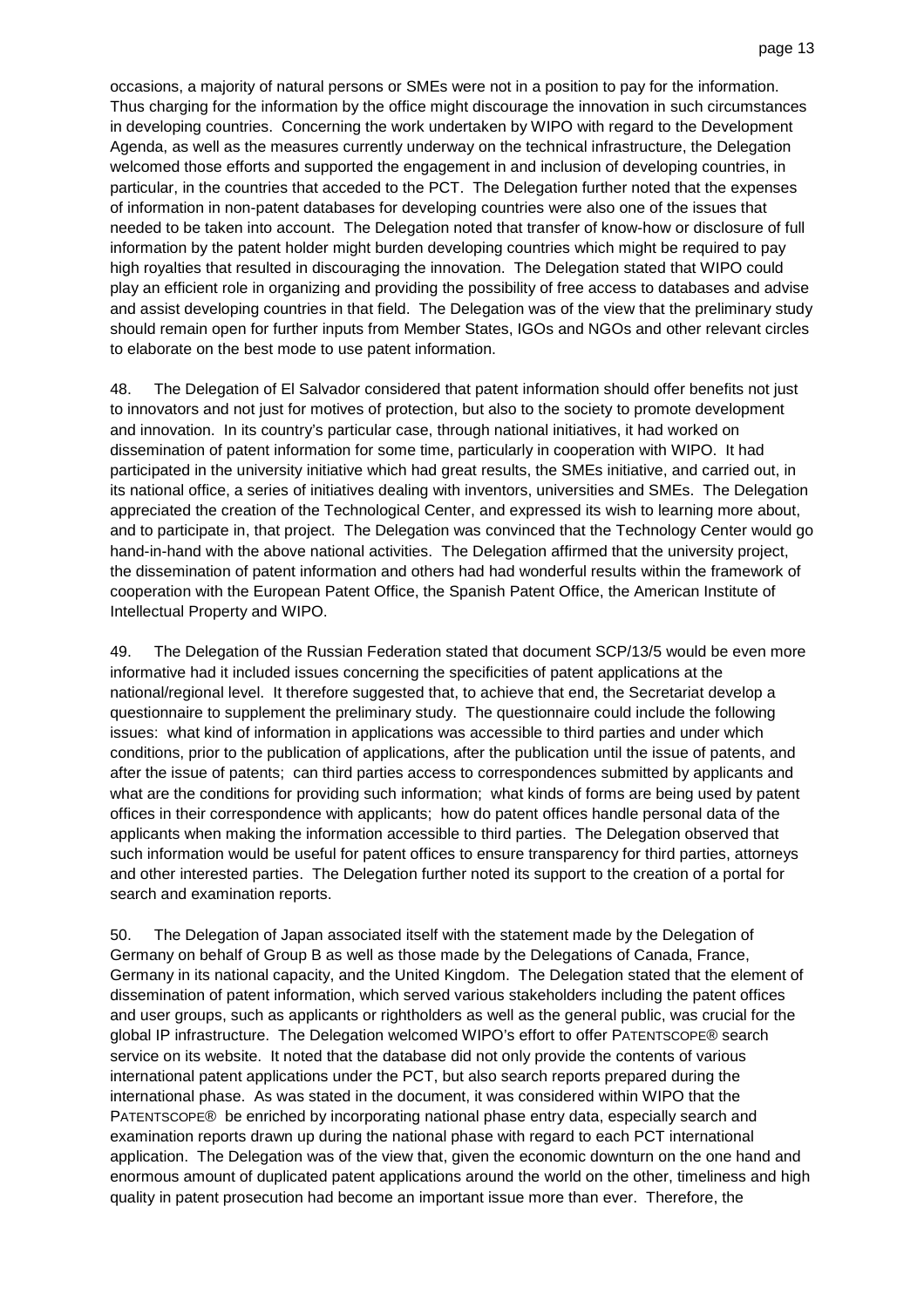Delegation welcomed WIPO's endeavor to further improve its PATENTSCOPE® database by adding relevant information during the national phase such as search and examination reports at each designated national office. In its view, such an endeavor would surely assist the practical cooperation mechanism through work-sharing among IP offices. The Delegation noted that, in its country, the National Center for Industrial Property Information and Training (INPIT), had been offering intellectual property information, including the prosecution history, through the website called "industrial property digital library" or IPDL since March 1999. That website was open to the public free of charge. The Delegation noted that the Japan Patent Office also provided other patent offices with information concerning its search and examination results which were machine-translated into English through its advanced industrial property network (AIPN) since October 2004. The information was at present used in 32 IP offices around the world. It hoped that its initiative, coupled with the efforts by other IP offices and WIPO would appropriately address the issue of improving the timeliness and quality in patent examination thereby contributing to the reduction of the backlog at many patent offices. Although document SCP/13/5 contained a lot of fundamental useful information, the Delegation observed that the environment surrounding the dissemination of patent information was changing rapidly. It therefore requested the Secretariat to keep the document updated and open for further comments and suggestions. The Delegation suggested that the Secretariat prepare, as an Annex to the document, for example, a catalogue or a table of various available databases or websites classified in categories, such as work-sharing etc. Referring to the intervention made by the Delegation of Bulgaria, the Delegation confirmed its suggestion made at the last General Assembly concerning a web-based one-stop service to share best practices regarding the successful linkage of business activities and IP with particular emphasis on those cases associated with developing countries, but failed to see how such suggestion would best fit into the working document at hand. While the current economic situation might affect the activity of the Secretariat, the Delegation assumed that the Secretariat would provide Member States with relevant information as appropriate in due course.

51. The Director General of WIPO thanked all delegations who had intervened and appreciated the convergence of interest that existed in that area, without prejudice to those delegations which had not yet spoken. He noted that the Organization had been carrying out a rich array of projects that related to patent information. For example, WIPO had digitalization and distribution projects with a number of countries, notably South Africa, Mexico with LATIPAT (the system for patent information for Latin American countries) Israel, the Philippines, the Republic of Korea, Singapore and Viet Nam, among others. With respect to those countries he had mentioned, the collections would become visible on the PATENTSCOPE® service in the middle of 2009, which would become a rich and important dimension to be added to PATENTSCOPE®. The Director General observed that WIPO had a number of projects in the context of the Development Agenda that related to patent information, or scientific information, for example, activities that had been proposed or projects with respect to patent landscaping, digitalization, databases on the public domain both in technology area and in the creative works area, and other projects for more specialized databases, particular scientific information. Another set of projects were the Technology Information Centers, the central idea of which was that they should seek to overcome the difficulties of access and utilization. The Director General noted that such difficulties could be overcome through the training of personnel and the setting up of a Center, which could be realized with a relatively small infrastructure and expenditure. He emphasized that all of those projects were compatible even though they were done across a range of fora within WIPO. In that respect, he welcomed the suggestion made by the Delegation of Sri Lanka on behalf of the Asian Group that WIPO should be aiming towards the establishment of a complete global database that would provide free public access. The Director General confirmed that WIPO was heading to that ultimate direction. Looking at the various projects that were underway within the Organization, he explained that the fundamental infrastructure would be provided, and the different databases mentioned earlier were accessed to the same database in different ways and for different purposes. Since data were not collected multiple times, there was no duplication. The Director General noted that one of the questions that should be reflected upon was the roles of various Committees with respect to many projects underway, for example, the CDIP, the SCP and the Program and Budget Committee in setting the Organization's overall direction, while all would ultimately fit under the strategic objective of global infrastructure. And one of the things to think about was the specificity of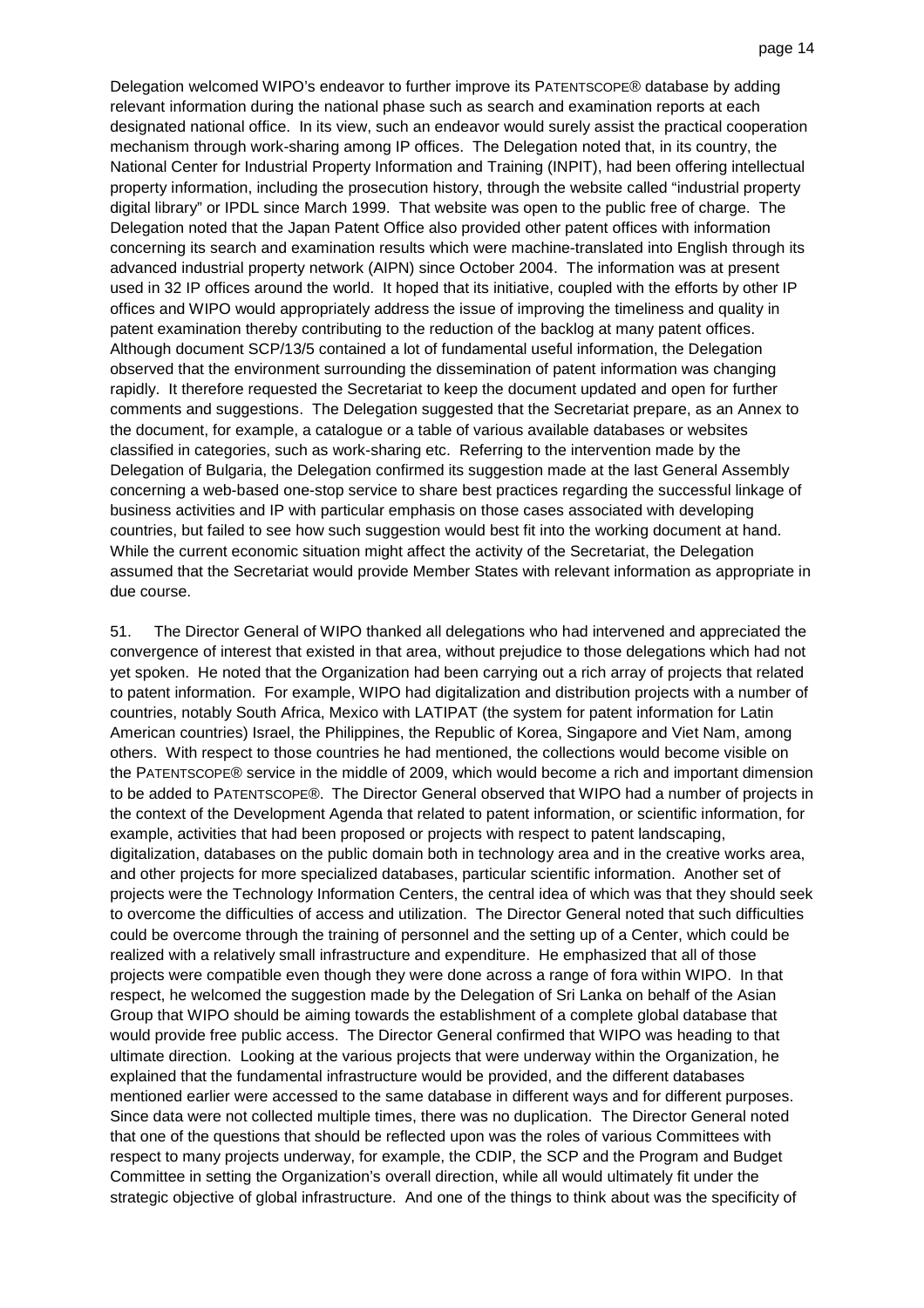addition of the Committee in that context. As the role specific to the SCP, he suggested, in a non-exhaustive manner, a project concerning a database or portal of search and examination reports, the role of general oversight of the patent information activities, such as a questionnaire regarding various office practices suggested by the Delegation of the Russian Federation. On the point raised by the Delegation of South Africa concerning CLEA service, the Director General explained that a project was underway within WIPO to improve that particular service. Regarding the best practices example given by the Delegation of Japan, he expressed his willingness to work together with the Delegation, and agreed that it was possibly a general question of communicating the utilization of intellectual property.

52. The Delegation of the Republic of Korea noted the importance of issues being discussed at the SCP. Among those issues, the Delegation believed that the dissemination of patent information had a particular meaning. This was because the patent system was designed to promote innovation and economic development, and especially at the time of economic downturn and the impact of climate change were becoming greater, the importance and the role of innovation for the economic development was increasing. The Delegation believed that the technology database could be a tangible basis of innovation in the sense that innovation mostly occurred upon the cumulated knowledge and that patent information was one of the systematically cumulated technological knowledge. In its view, the efforts to build a technology database in a global scale as well as in a national scale in developed countries were already on the right track. The Delegation noted that WIPO was on its way to collect patent information and to provide them in a global scale. It further observed that the IP Offices and private companies of developed countries had also achieved many improvements in this direction. As an example, the Delegation referred to the Korean Intellectual Property Office which had developed a machine-translation system to provide Korean patent information in English, enabling other patent offices to access the Korean patent information through that service. However, the Delegation was concerned by the fact that in developing countries and in the infant economies, there was significant lack of compiled data, and in many cases, the patent information stemming from the developed world did not meet the needs for the sustainable development of developing countries and the LDCs. The Delegation further stated that the level of patented technologies from the developed world did not respond to the needs of developing countries to build a systematically accumulated technological knowledge base for development. Therefore, the Delegation invited Member States of the SCP to expand the discussions to the area of intermediate technologies and to the technologies for development and for the basic needs of developing world such as, food security, water purification and energy matters in the further discussions. While noting that there was no doubt that the dissemination of patent information was a useful instrument for the innovation in a global and national level, the Delegation observed that that was not enough. The Delegation was of the view that coupling the patent information with the information of intermediate technologies would create the union of innovation and sustainable development and that union would accelerate the innovative activities in the local and village levels. The Delegation expressed its strong support of WIPO's initiative to establish technology information centers which was described in paragraph 94 of the study. As described in that paragraph, the Delegation continued, the strengthening the local technology base by building of local know-how and assisting the local users to create, protect, own and manage their intellectual property rights, as well as the inclusion of intermediate technology in the future work of the SCP would bring a concrete and tangible output in building a sustainable innovation base for the sustainable development.

53. The Delegation of Australia associated itself with the statement made by the Delegation of Germany speaking on behalf of Group B. In particular, the Delegation of Australia supported activities in technical assistance programs to assist in dissemination of patent information by electronic means. The Delegation noted that having electronically searchable databases assisted in increasing the use, value and availability of patent information for the benefit of nationals of each Member State. The Delegation encouraged efforts in finding solutions to access to databases for developing countries of patent and non-patent literature, as well as providing search services, developing capacity of offices to conduct searches, and the establishment of technology information centers. The Delegation supported the expansion of the WIPO PATENTSCOPE® database to include fully searchable national patent collections and for WIPO to be a central repository for PCT national phase entry information, in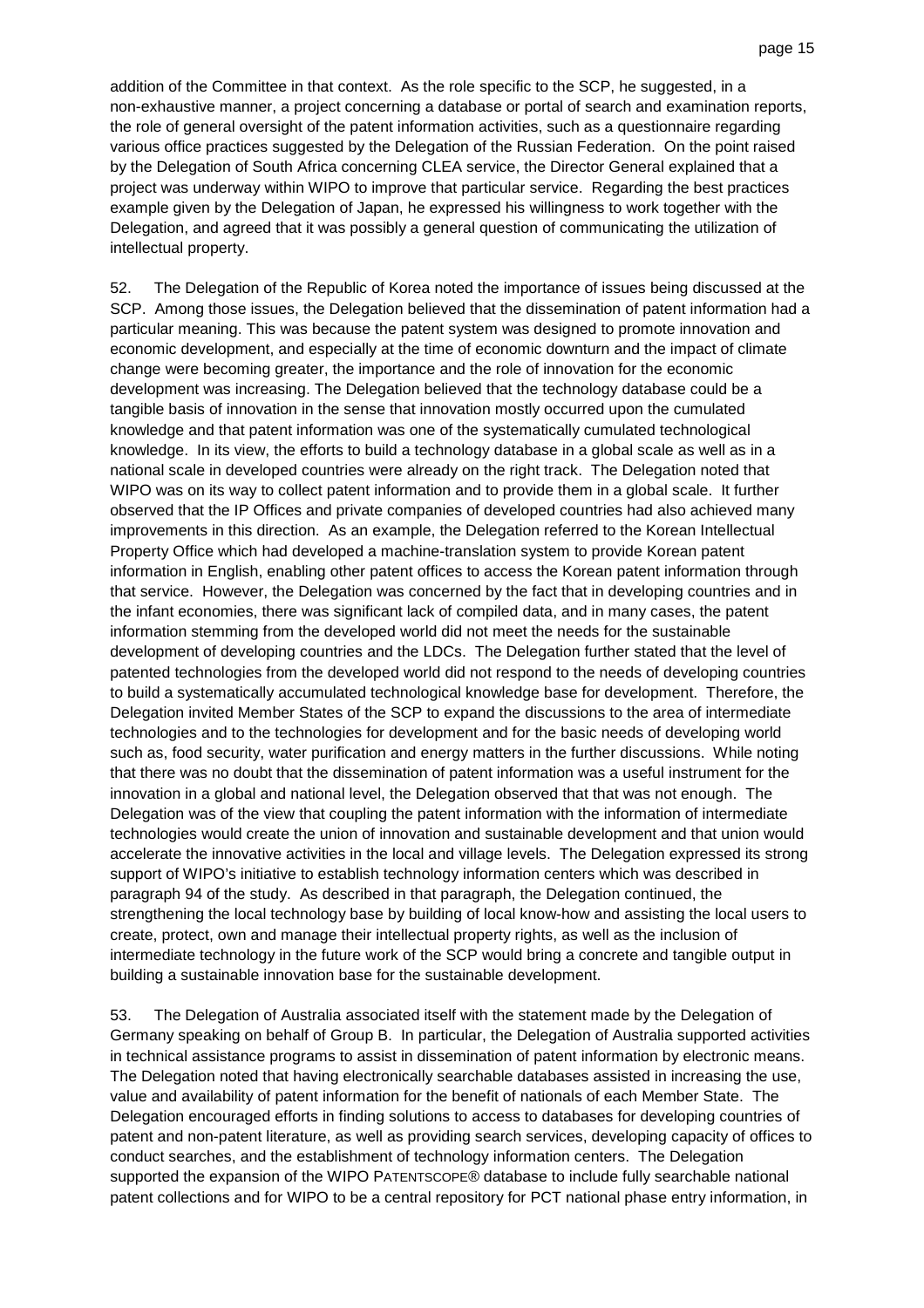particular national phase search and examination results, allowing all Offices access to that facility and the benefits provided. The Delegation supported the statements made by other delegations, in particular, by the Delegation of Bulgaria on the promotion of the use of patent information which warranted further investigation.

54. The Delegation of Mexico pointed out that the idea of a website to look for search and examination reports was very important. It informed that Mexico also had a project called LATIPAT which was supported by the Spanish Patent and Trademark Office, the European Patent Office and WIPO to create a service to access to search and examination reports. The project enabled the exchange of search and examination reports with the rest of the countries in Latin America. The Delegation stated that that type of projects on a wider scale would be very useful. The Delegation further observed that according to the experience of the Mexican Patent Office, people did not seek answers to the basic questions, but they posed specific questions, for example, on the feasibility of the use of the certain technology or how to avoid infringing somebody's rights. That was reported to be the direct results of the information services provided by the Patent Office.

55. The Delegation of Guatemala appreciated that the preliminary study on patent information, which was free and available for the use of patent Offices in various countries. The Delegation noted that, in Guatemala, PATENTSCOPE® was used extensively for search and examination purposes as well as for purposes of providing information to lawyers and examiners. Moreover, the WPIS system of WIPO was used in addition to what was mentioned in paragraph 11 of the preliminary study. The Delegation stated that in order to contribute to patent information availability through LATIPAT, the information was being digitalized; however, it was only available in Spanish. The Delegation further informed the SCP that, in April, they started a project of cooperation with universities, aimed at enabling them to use patent information, including basic information about patents, the international classification for patents and information on public databases such as PATENTSCOPE® and esp@cenet®. In conclusion, the Delegation stated that it was trying to promote innovation and development in order to increase national patent registration by its nationals, which at that time were less than 10%.

56. The Delegation of Chile noted the availability and usefulness of the patent information. In the view of the Delegation, the analysis of the subject required a serious consideration, in particular, supporting the dissemination of patent information in order to promote innovative capacity of various countries. The Delegation further observed that the issue was very important for developing countries and was considered under the WIPO Development Agenda. In its view, the capacity building was a great challenge for the establishment of technological infrastructures allowing more patent information dissemination. The Delegation considered that the coordination between the Secretariat and the national offices should be improved to support the work undertaken by the Offices for the better implementation of the system. Furthermore, it noted that the information systems should be inter-operable and search and examination for patents should be based on user-based technology. The Delegation stated that the benefits of a website with information about patents were obvious, particularly, for small and medium-sized enterprises. The Delegation, however, observed that the fact that patent information facilitated the analysis of examiners should not shadow the fact that examination has to take place in compliance with national laws. The Delegation suggested that, in addition to the six recommendations of the Development Agenda referred to in paragraph 40, recommendation No. 20 regarding public domain be also included. The Delegation stated that the issue of patent information could be studied in more detail so that accessibility and transparency of the patent information would be improved. It further noted that there was no legal status information such as which national patent applications had been successfully registered and in which stage those patent applications were. According to the Delegation, that type of information would be important for those who wished to use inventions which had not be under patent protection.

57. The Delegation of Brazil stated that it favored discussions on dissemination of patent information, which was a subject in line with the WIPO Development Agenda recommendation Nos. 8 and 9. The Delegation observed that the message of the Development Agenda was that dissemination of patent information must be addressed through the development perspective, i.e.,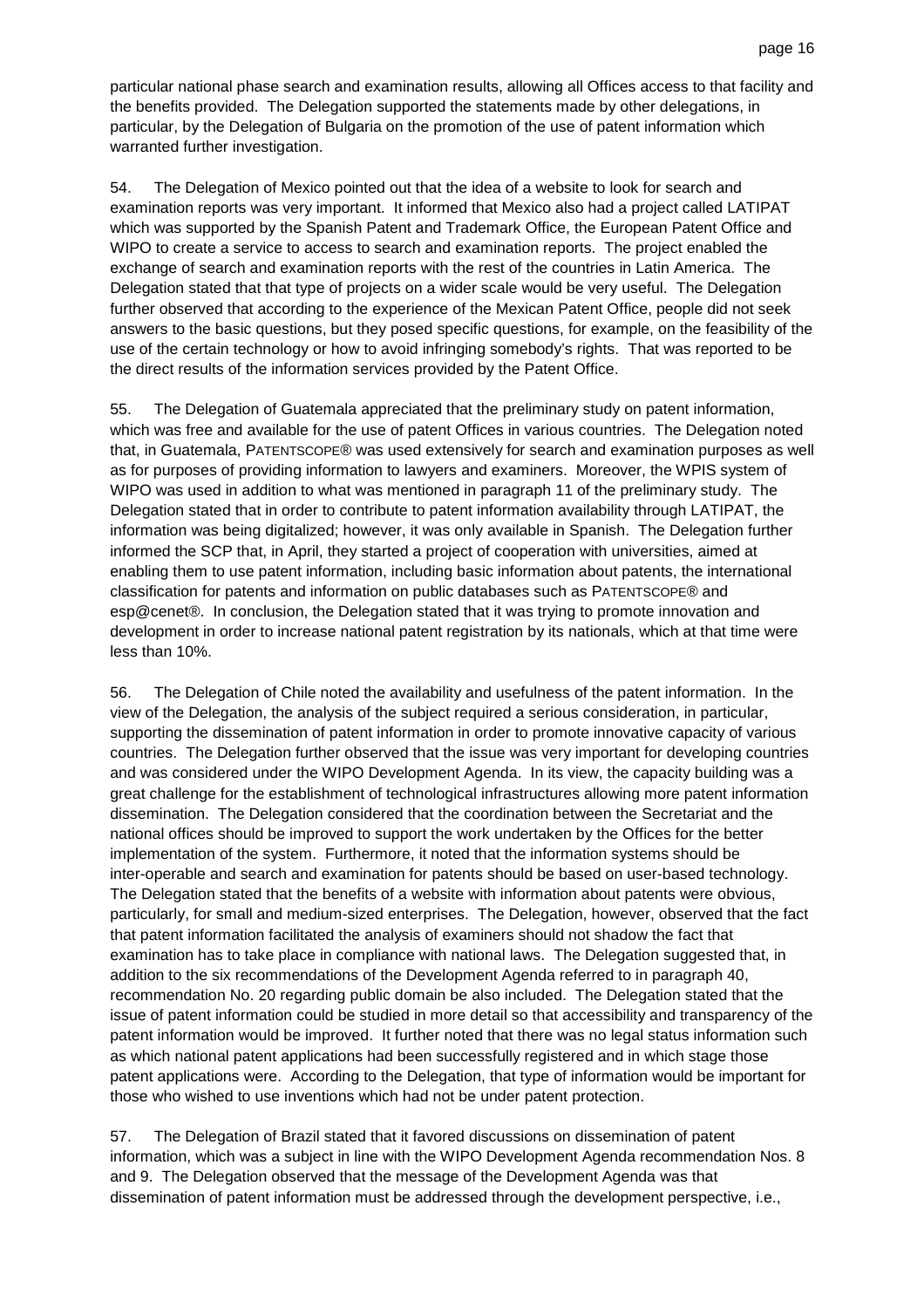dissemination of patent information must be pursued in a way supportive of development and transfer of technology. In that regard, the Delegation highlighted two aspects related to patent information to which it attached the utmost importance. First one, with regard to sufficiency of disclosure, the Delegation recalled that the patent system was designed to promote social welfare and technological advancement by encouraging innovation and the disclosure of information to the public. The patent system laid on a trade-off: the inventor was granted a market monopoly to exclusively exploit the invention; he had however to reveal the contents of the invention in a manner sufficient to allow a person skilled in the art to replicate it. The Delegation observed that, nevertheless, there were many situations in which inventors tended to disclose the invention in an insufficient way so that a person skilled in the art was unable to replicate the invention. In its view, many patent offices accepted insufficient patent claims, which led to the grant of monopoly rights to inventors without effective and diligent disclosure of the details of patented technology. The Delegation stated that the discussion about dissemination of patent information must be carried out in conjunction with the discussion about sufficiency of disclosure. It believed that any decision by the SCP to enhance the dissemination of patent information must be preceded by an in-depth analysis of the problem of sufficiency of disclosure. Second, with respect to accessibility, the Delegation considered that there were many projects that the WIPO Secretariat should carry out in order to promote access by developing countries to patent databases: digitalization, compilation of national legislations, extending PATENTSCOPE® services, patent landscaping, increase in access to public domains technology and many others as mentioned earlier by the Director General. When carrying out any of those projects, the Delegation believed that WIPO must take into account the problem of accessibility which had three main aspects. They are: access must be free of charge; IT tools must be user friendly; and the available information must be complete.

58. The Delegation of Colombia stated that it was difficult to find reliable information about the geographic scope and the legal situation of patents in the different parts of the world. Further, the Delegation raised its concerns about the diversity of languages in the prior art which resulted in a big volume of technical information available only in some of the languages of other continents. The Delegation observed that such a situation made access to the information more difficult for the private sector and made the search of prior art more complex. Regarding the functions of the public and the private sector, the Delegation noted that it was mentioned in the document that the private sector should encourage the dissemination and use of patent information, while the patent offices should have the prerogative to maintain rights about the use and the re-distribution of those data. Referring to the efficient use of patent information, the Delegation observed that patent information was not used in the way it should be used in developing countries. The Delegation noted that document SCP/13/5 took the characteristics of such issue into account, and the possible weakness of the system given the different types of users and their different spheres. Furthermore, the Delegation expressed its satisfaction with the reference to recommendation No. 8 of the WIPO Development Agenda in paragraph 83 of the document.

59. The Delegation of the United States of America supported the statement made by the Delegation of Germany on behalf of Group B as well as the statements made by the Delegations of Canada, France, Germany in its national capacity, and the United Kingdom. The Delegation believed that, in addition to stimulate innovation, investment and technology transfer, one of the most important benefits of the patent system was the dissemination of technological information for the benefit of all countries regardless of the level of development. In its view, the patent system delivered to society a wealth of knowledge in every patent upon publication, which promoted the development and improvement of technology and discouraged the duplication of unnecessary research. It observed that WIPO already played a critical role in patent information dissemination through its PATENTSCOPE® search service for PCT applications. However, for applications that were filed via the Paris Convention route rather than the PCT, there appeared to be a room for improvement in the dissemination of information. Welcoming the WIPO digital access service which would help IP offices and applicants obtain patent information for PCT and Paris route filings, the Delegation stated that further study on, and development of, a similar mechanism for the access and exchange of search and examination reports were warranted. Referring to the efforts by the trilateral and IP5 in undertaking work on a project entitled "Common Access to Search and Examination Results", the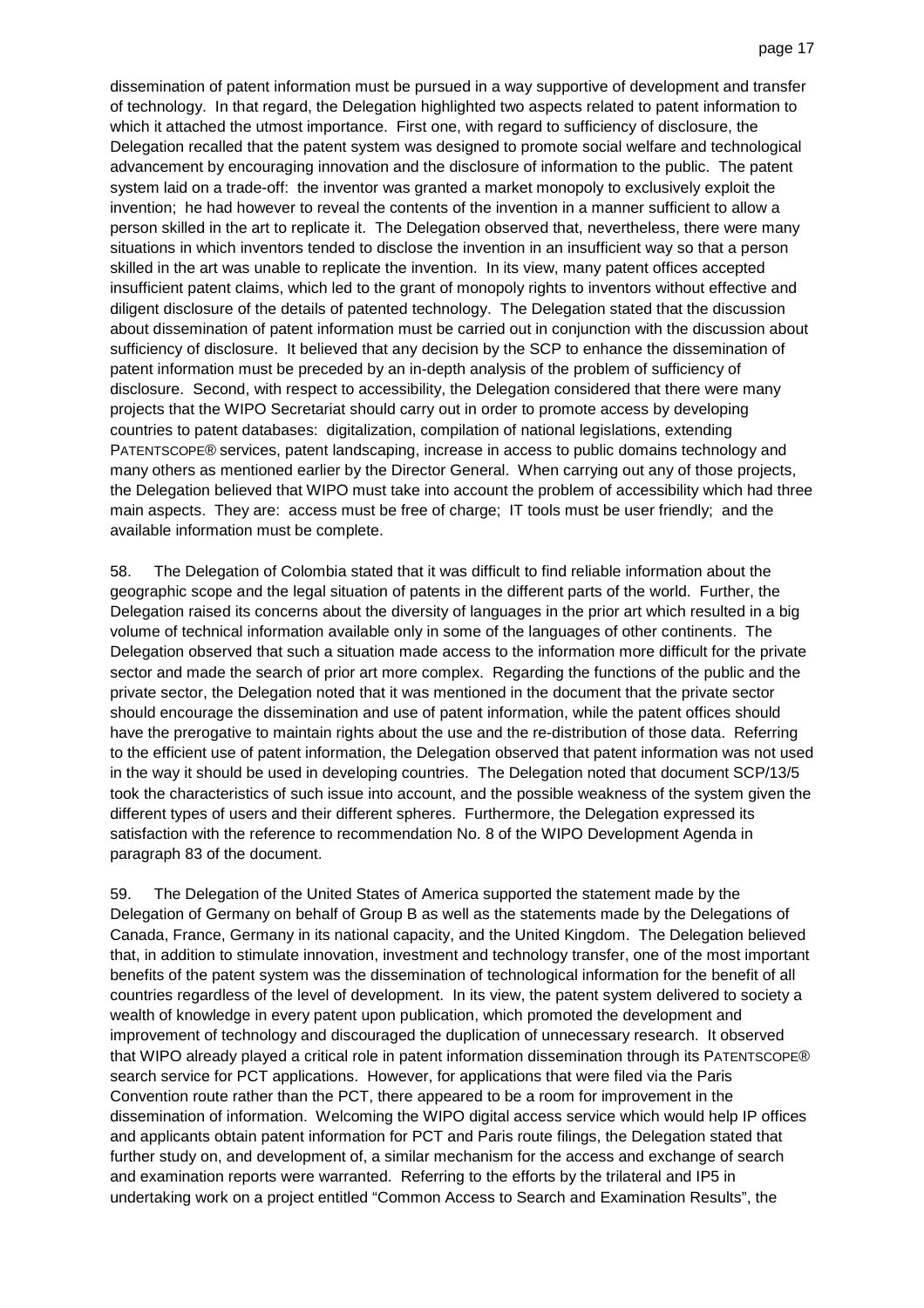Delegation believed that the project held great promise in helping patent applicants, small and large IP offices and the general public by streamlining patent examination and grant, and facilitating work sharing among IP offices and looked forward to continued study and work on those issues with other IP office partners and within WIPO.

60. The Delegation of Paraguay stated that it fully recognized that published patents were an important source of valuable technical information which did contain legal information as well. The Delegation explained that, while many efforts had been made in its country to disseminate patent information, it was still widely unknown and was not used as much as it should. The Delegation associated itself with the Delegation of Algeria, appreciated WIPO's support in digitalization of documents, and supported fully the creation of a free and easily accessible global database.

61. The Delegation of Sri Lanka, speaking in its national capacity, requested WIPO to develop a study containing information about royalty data of patent holders. Complete data on royalty extended to companies and business ventures would particularly enhance information and capacities of the governments on business transactions. It would also assist small-scaled business in developing countries to use as a tool in the decision making process. It observed that WIPO, working closely with the industry, was the best place to carry out such service as the dissemination of information.

62. The Delegation of Cuba stated that dissemination of patent information was particularly relevant for developing countries and for LDCs. The Delegation supported the continuation of the work to facilitate access to such information, which could be the creation of a database, accessible free of charge. It shared the concerns about the obstacles in connection with the cost and infrastructure, which often made access to patent information difficult or sometimes prevented it. It believed that WIPO could play an important role in the search for a solution. The Delegation noted that the first symposium for IP authorities to be held in September 2009 would deal with the development of the infrastructure of industrial property.

63. The Delegation of Denmark associated itself with the statements made by the Delegations of Germany on behalf of Group B and the Czech Republic on behalf of the European Community and its 27 Member States. The Delegation stated that it recognized the importance of access to patent information for both private companies and patent offices. It therefore supported the various initiatives that WIPO had already taken to improve access to patent information. It also supported the new initiatives proposed in document SCP/13/5, for example, to create an extended portal with patent information, and the development of a cross-language tool. The Delegation believed that such tools could benefit both large and small patent offices and that they could contribute to promote work sharing, which was important in order to deal with the work load and challenges faced by patent offices around the world.

64. The Delegation of Pakistan raised a concern regarding the utility of information disclosed in patent applications. The Delegation was of the view that for developing countries which were at a different stage of development from the developed countries, such information might not be enough for an effective replication of inventions or the effective utilization of the information disclosed in the patent applications. The Delegation therefore suggested that the Secretariat look into that aspect in its further studies.

65. The Delegation of Uruguay stated that in view of the complexity and the importance of the problems that had impacted on the patent system, it was necessary to continue and widen the work. The Delegation also observed that the extent of openness that had been shown by offering access to different visions enriched the task and reinforced the position of WIPO in advancing the patent system. The Delegation recognized the importance of the dissemination of paent information, specifically for developing countries, and stressed that access to such information was a problem in developing countries. In its view, not only the access to patent documents but also to the added value of extra information, which often was in private databases, was problematic due to their exorbitant cost for developing countries. The Delegation observed that WIPO's projects in creating databases contributed to an effort to closing the gap and to make access to information more democratic, which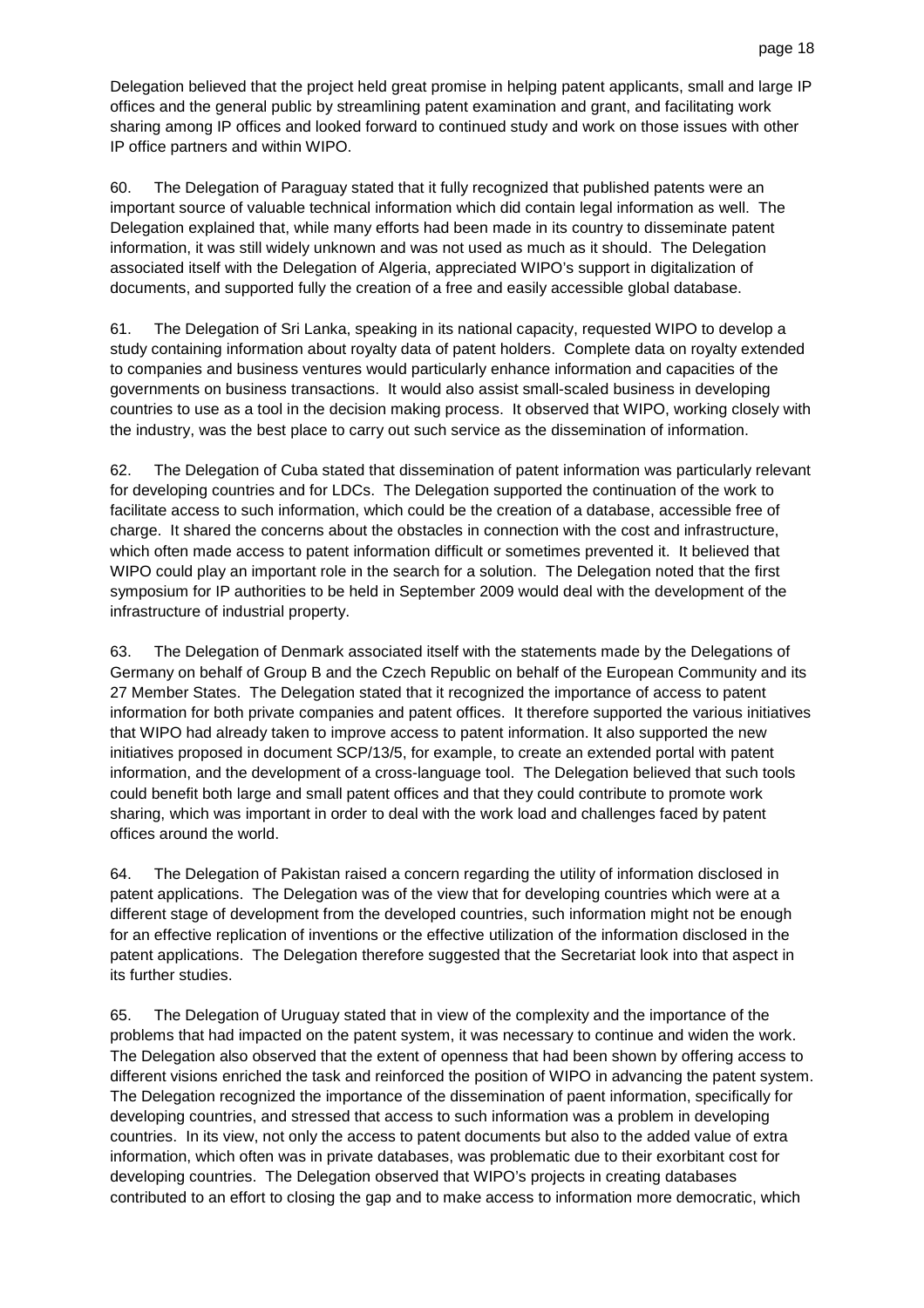had a fundamental value per se. Noting the importance of non-patent information to understand the prior art in certain areas, the Delegation informed the Committee an initiative of the recently created Agency of Investigation and Innovation of Uruguay, which had been spending two million dollars per year to create a website which contained a series of databases freely available to national researchers, offices, development sectors and research sectors. The Delegation observed that such a national example could be borne in mind, along with other initiatives, in designing a WIPO project of the same kind. Regarding the databases and websites which would be of common access, the Delegation considered that not only the creation of databases but also easy access interfaces were extremely important, especially for developing countries. If information was available on the web, it had to be accessible to obtain the relevant information. Referring to the initiative to create a website with different databases for search and examination reports, the Delegation stated that such fundamental technology evaluation information would be extremely valuable for those who sought information about the value of the technologies contained in the different patent documents. The Delegation further stressed the importance of ensuring access to such information by many offices with a view to finding a solution to the backlog problems and to avoid overlap of efforts and a long pendency period to grant a patent.

66. The Delegation of the Dominican Republic appreciated WIPO's cooperation regarding the dissemination of patent information and the capacity building in the area of patents. It recommended the strengthening of logistics of those programs in order to step up as quick as possible the cooperation projects on digitalizing patents and published applications, the installation of Technological Information Centers in IP offices in developing countries and LDCs as well as the training of the personnel who would administrate those Centers. The Delegation supported the creation of an easy, accessible, complete and free web portal which would contain all of the information about patents and results of patentability examinations done by different IP offices. Further, the Delegation stated that a non-patent database was useful information for industrial property offices as well as for inventors and SMEs.

67. The Representative of the EPO noted that document SCP/13/5 cast sample light on the various aspects of dissemination of patent information, the value of patent information as such and its significance for many stakeholders within a knowledge based society, inlcuding the general public and the offices. The Representative associated itself with the statements made by the Delegations of the Czech Republic on behalf of the European Community and its 27 Member States, Germany on behalf of Group B and in its national capacity, the United Kingdom and the United States of America. The Representative welcomed the initiative to address issues relating to dissemination of patent information with a view to promoting a common understanding regarding its potential uses, for example, in the context of research and development, market analysis, patenting strategies and technology transactions. The statistical analysis of patent data could allow conclusions to be drawn about the economic significance of patent application and patents. The Representative stressed the importance of the potential use of patent information in the context of enhanced cooperation among offices by means of utilizing each others' work results. Particularly, the Representative encouraged the Committee to constructively explore avenues towards the alignment and the simplification of the existing technical environments and tools in order to facilitate a wide dissemination of patent information. With reference to the preliminary study, the Representative welcomed the consideration of measures towards enhancing the accessibility of available work results and, in addition thereto, the building of confidence in the use of each others work. The Representative explained that the EPO, as a major data producer itself, was continuously trying to improve and simplify access to raw data. Consequently, the EPO patent information policy had recently been modernized and patent information was now being made available either at a very marginal cost or even free of charge, for example, by web services such as esp@cenet® or the publication server.

68. The Representative of ARIPO stated that ARIPO had signed a series of agreements with other patent offices of the Member States of WIPO for the cooperation and support in the field of patent information. As a result, the Representative explained that ARIPO had already started setting up IP units in institutions and universities in its Member States. In order to facilitate access to patent information in those institutions, he hoped that WIPO and other offices would fully support the efforts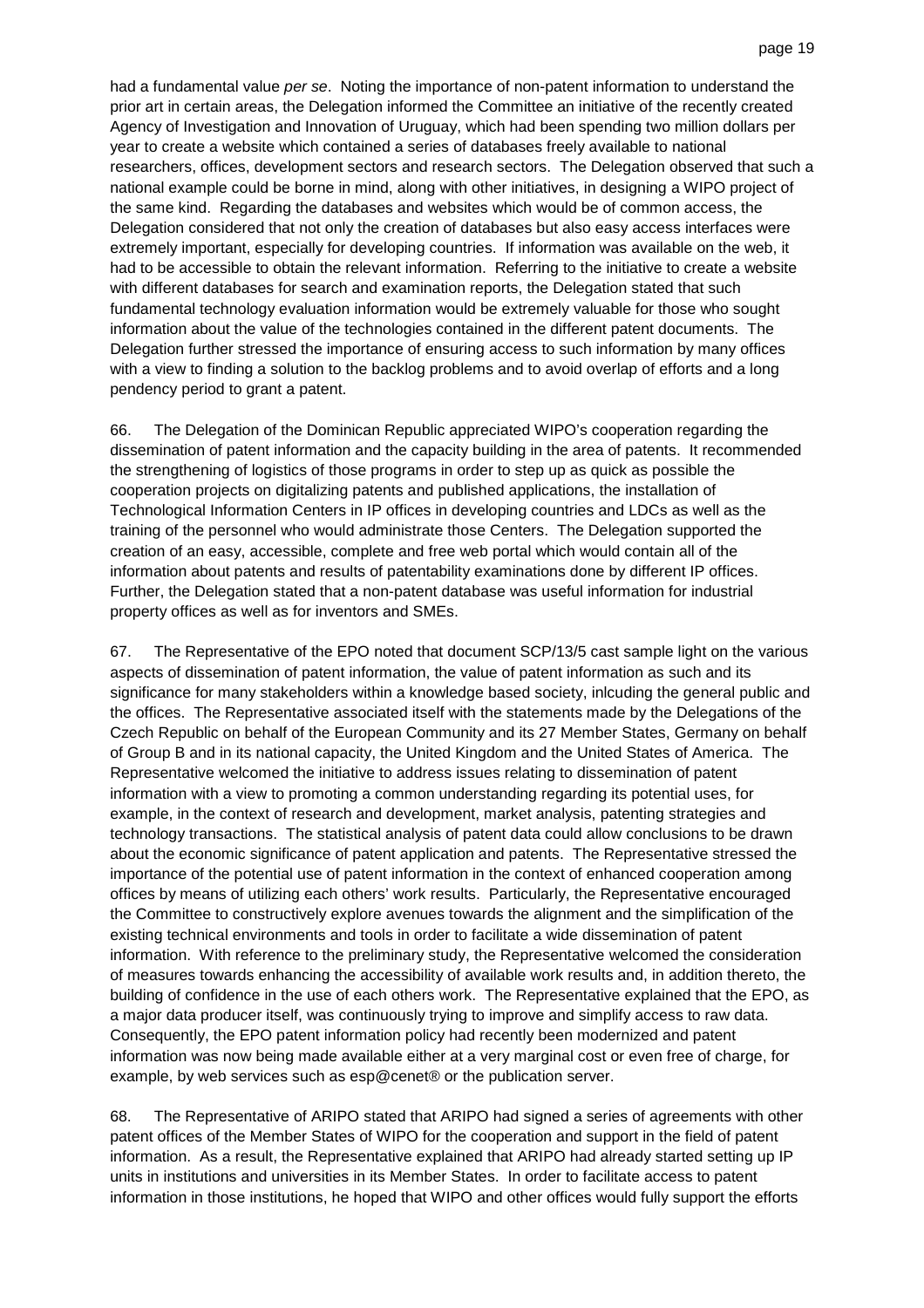by ARIPO and other developing countries in making patent information available. Further, ARIPO used search and examination reports, particularly those of the EPO, in its examination process. Therefore, the Representative considered that access to search and examination reports of other offices would be helpful to ARIPO and small patent offices, and hoped that the proposal would lead to tangible results.

69. The Representative of the GCC sought information about patent applications, at the regional and national levels, which had not been published 12 months after the filing of the applications or any information about offices which did not publish applications.

70. In response, the Secretariat noted that it could provide lists of offices which did not publish or lay open patent applications at 12 or 18 months. Regarding the second part of the question on unpublished patent applications, the practices of different offices were documented in different resources made available by WIPO.

71. The Representative of KEI stated that he concurred with document SCP/13/5 on the point that the difficulties in accessing patent status information increased legal uncertainty and hindered an efficient decision making by companies and policy makers, since the validity of patents had consequences with regard to negotiations and decisions on the possibility of concluding voluntary licensing agreements, granting compulsory license or manufacturing or importing of patent products. For detailed written comments on that issue, he referred to pages 14 and 15 of Annex III of document SCP12/3 Rev.2. The Representative observed that the SCP could explore the creation of a multilateral mechanism administered by WIPO to share information on disputes over patent quality. That could include the creation of a database possibly associated with the PCT or through a separate instrument. The database could include information about administrative actions such as patent re-examinations as well as private litigation between parties including both cases decided by the courts and those privately settled. The Representative further suggested that the SCP consider minimum standards for transparency of such disputes and placing the burden of disclosing information on patent challenges on patent holders. The sanction for non-disclosure could be the non-enforcement of patent rights. The Representative explained that that was an approach used in the United States of America when patent holders failed to disclose the US government rights in the patent database upon government funded research.

72. The Representative of ALIFAR observed that, unfortunately not all patents were published in a sufficiently clear and comprehensive way, that not all offices were as vigorous as one should be, and that the patents were not necessarily a very reliable source of technological information. The technological value disseminated depended on the technological maturity of the various countries, and that in turn had certain consequences regarding the use of the available information. The Representative noted that evaluation of patent information did not always make sure that the technology was not the subject of an application for a patent under way. In her view, there was a legal uncertainty. As regards the question of the interpretation of the scope of claims, the Representative noted that a broad claim could raise doubts in the mind of third parties on the subject of protection, which was an added difficulty for the operation of the system. The Representative stated that that question had to be linked with the increasing number of patents applications regarding the same subject or in the same patent families. The Representative observed that, in the pharmaceutical sector in Latin America, it could not be said that the information conveyed in the patents was a tool enabling the national industry to get in touch with the patent holder to negotiate a license or an agreement on the transfer of technology.

73. The Representative of FICPI noted that the dissemination of patent information was very important, particularly in view of transfer of technology to the countries concerned, but also to IP national offices and, within the framework of the PCT, on establishment of common search files for international searching authorities. The Representative drew the Committee's attention to the important issue of quality of patents, which was important for patentees and third parties. In his view, prior art search by inventors before filing a new application was one of the measures for reducing the total number of backlog. The Representative supported the pilot project on establishment of